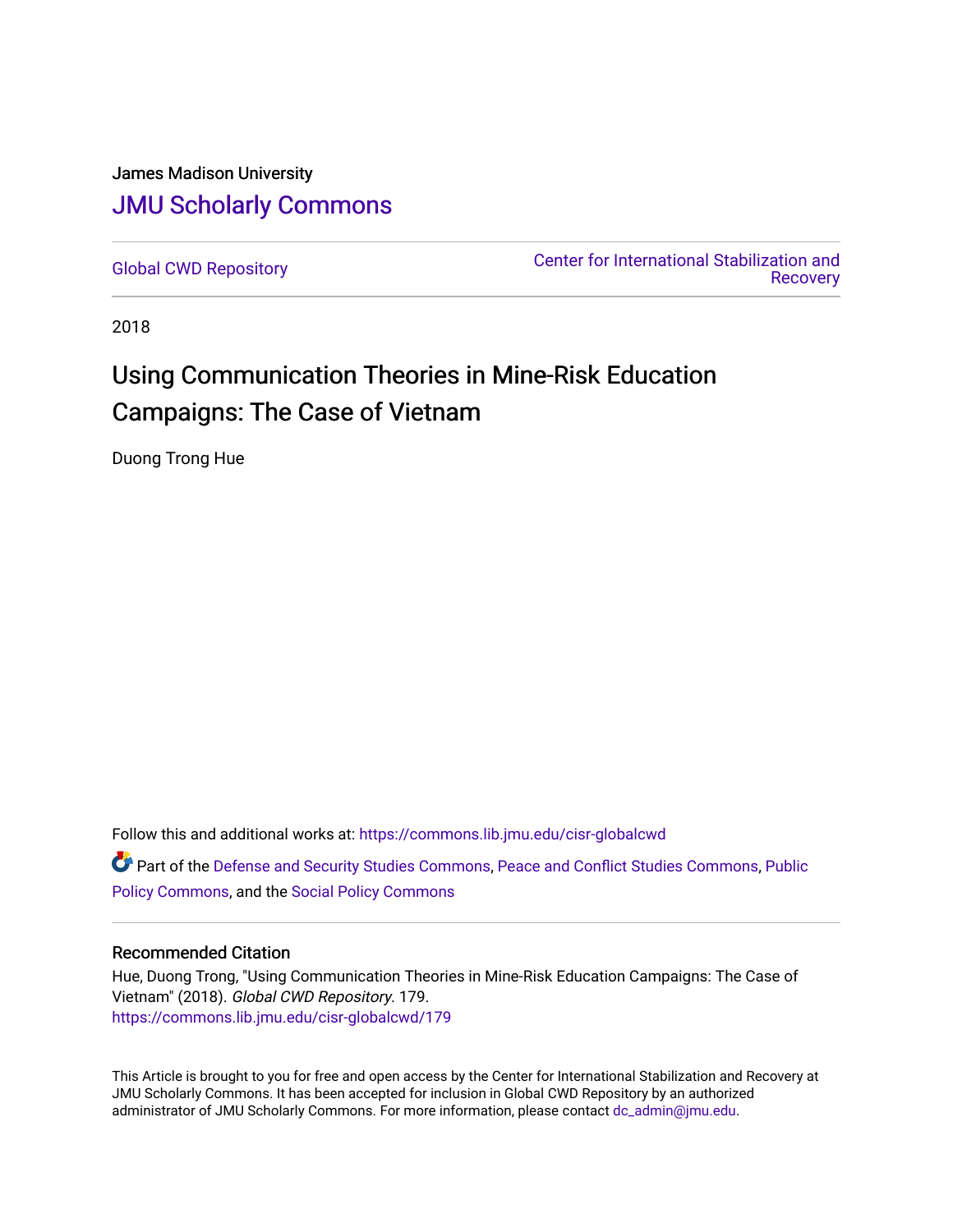# **Using Communication Theories in Mine-Risk Education Campaigns: The Case of Vietnam**

UNIVERSITAS

Duong Trong Hue

#### **Introduction**

Landmines and unexploded ordnances (UXO) are long-term public health problems in both conflict and post-conflict countries. Consequences from landmines and UXO incidents result in deaths, injuries, subsequent disabilities, and other socioeconomic burdens from the investments in healthcare resources (Center for Disease Control and Prevention, 1997). In 2005, the total number of landmine and UXO casualties in the world was 7,328, in which 24 percent were killed. Since the end of the Vietnam War in 1975, 38,849 people have been killed in Vietnam alone, and 65,852 have been injured. More than thirty years after the war, Vietnam continues to suffer consequences, with 112 landmine casualties in 2005 (Landmine Monitor Report [LMR], 2006). The United States estimated that they dropped and fired more than 300 millions bombs on Indochina, in addition to over 60 million anti-personnel mines. Even when only one percent of those weapons malfunctioned, there would still be over 3 million of them scattered across the rural areas of the three countries, Vietnam, Laos, and Cambodia. The deadly remnants of war are great obstacles to the majority of population, who still depend on a fragile subsistence agricultural system (McGrath, 2000).

The most effective measure to eliminate the threats of landmine and unexploded ordnances is to remove and safely dispose of them. However, this process is dangerous,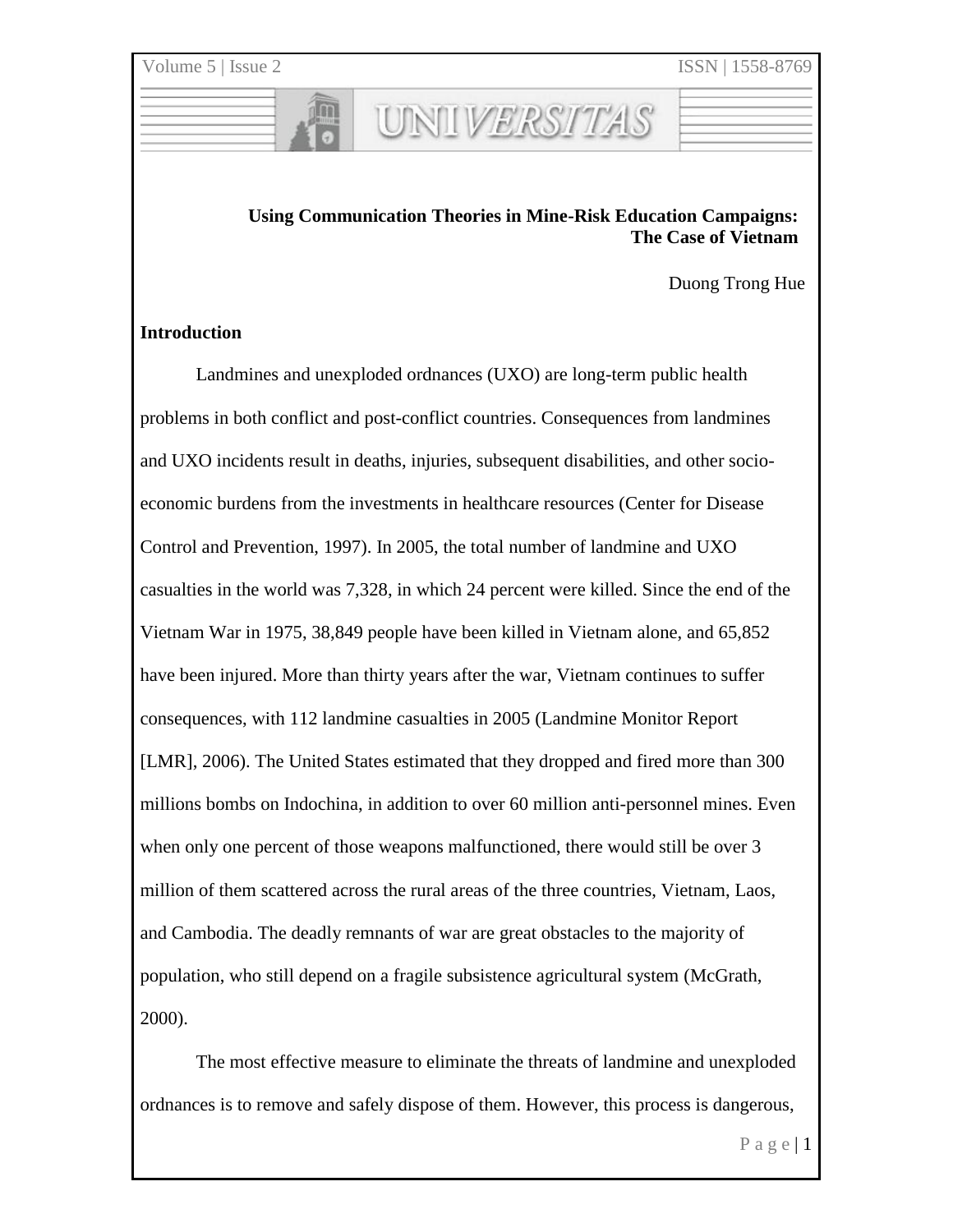$\overline{a}$ 

painstaking, and requires enormous resources. Consequently, the mine action community introduced mine-risk education, which is the dissemination of public safety information via mass media and face-to-face training as other ways to reduce casualties.<sup>1</sup>

UNIIVERSITAS

Although mine-risk education programs are now widely implemented in many countries affected by the problem (LMR, 2006), there is still a doubt concerning the effectiveness of such programs. Field reports of these programs in some countries have focused more on number of program products, while other studies have identified reasons hindering outcomes of mine-risk education programs, such as socio-economic factors (Durham, Gillieatt, & Sisavath, 2005). While the funding for mine action was originally sparse, it now has to compete with even more demanding socio-economic priorities. Some donors of mine-action programs have shown signs of diverting funding into other competing priorities such as HIV prevention, food security, and malaria prevention (Kidd, 2006). Thus, an integrated approach for mine-risk education and mine clearance, ideally implemented together, might become even harder to achieve financially. The feasibility of traditional mine-risk education as a stand-alone model is much more challenging in such situations.

 $<sup>1</sup>$  According to the United Nations, "mine action" means more than removing landmines</sup> from the ground. It includes actions ranging from educating people how to protect themselves from danger of landmines to advocating for a mine-free world.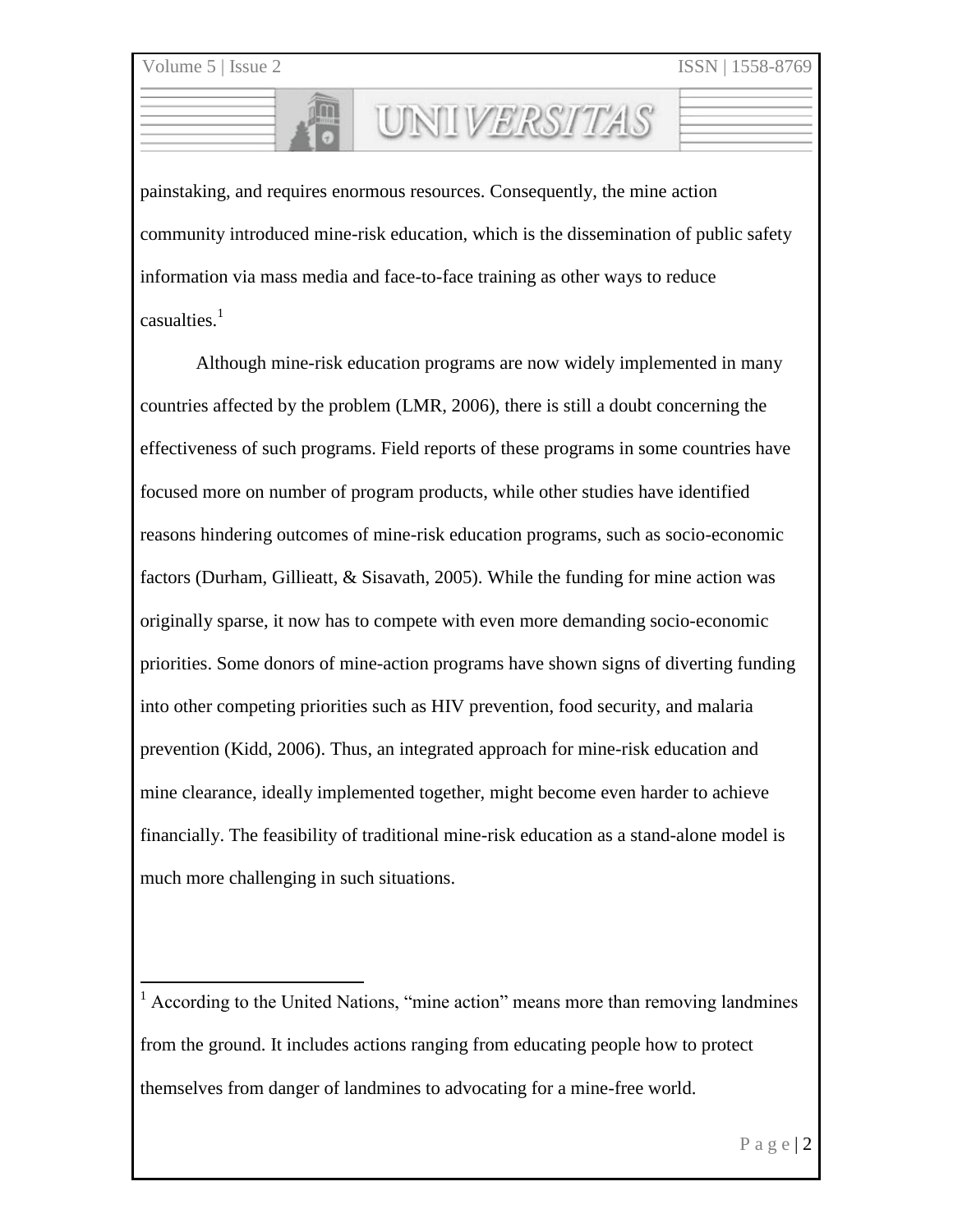In the long run, it is likely that the funding for mine action will become more competitive and scant. Vosburgh (2006) suggested to integrate a mine-risk education campaign as one element in a program designed to eliminate the threats of the explosive remnants of war as quickly as possible. While the natural end result of mine clearance is unquestionably effective but costly, the effectiveness of mine-risk education programs, though less expensive, remains difficult to measure. Mine-risk education programs in many regions were implemented without data, or not enough data was gathered (Krug, Ikeda, Qualls, Anderson, Rosenberg, & Jackson, 1998). The evaluation requires the accounting of both quantitative and qualitative information and should take into account factors, such as mine clearance and population movements (Desvignes, 2000).

UNIVERSITAS

Studies about the effectiveness of mine-risk education have been done in some countries (see, for example, Andersson, Whitaker , & Swaminathan, 1998) in order to understand the effectiveness of mine-risk education programs; however, little has been done in Vietnam besides internal evaluations carried out by field implementers. Thus, further research on mine-risk education programs in Vietnam with holistic and multidisciplinary views will shed more light on mine-action programs in Vietnam. Specifically, I will look at the education campaigns from a strategic communication perspective. Theorists in communication argue that all communication is strategic or goal-oriented, to some degree, whether intentional or not (Kellermann, 1992). My intent is to identify the likely strategies being used and to apply selected communication theories to assess their effectiveness. A close examination of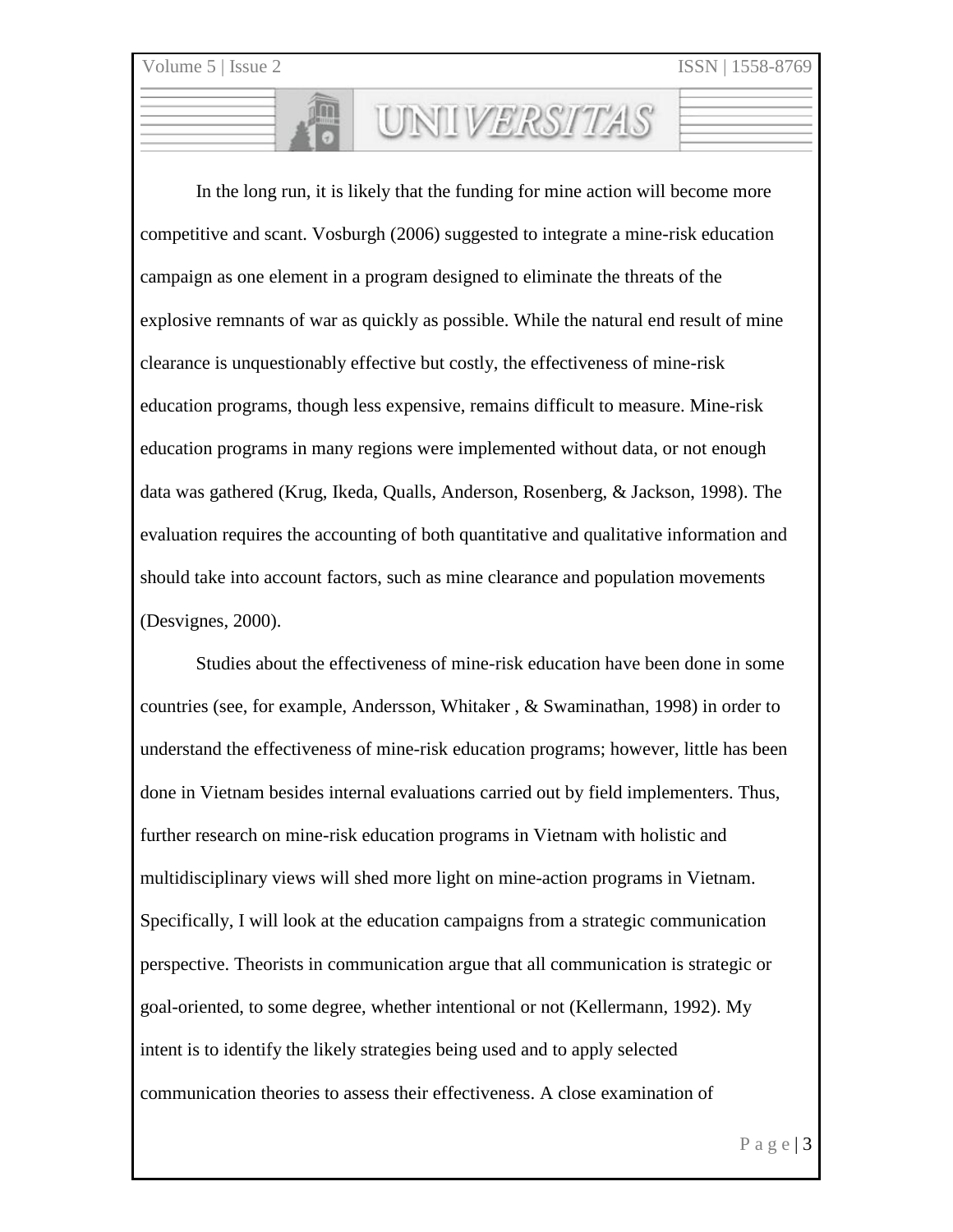ISSN | 1558-8769

communication strategies implemented in Vietnam will also help to describe the features of mine-risk education in the case of Vietnam, which might reflect different practices from studies carried out in other countries.

UNILVERSITAS

In this study, I will look at the problem from a health communication perspective with a focus on the linkage between the theories of attitude and behavioral change in the health communication field and the application of mine-risk education programs in Vietnam. This research will contribute to the field of risk education, specifically in communication campaigns to save lives and limbs in landmine affected communities. It also helps to shed more light on the real impact of mine-risk education campaigns to the mine-affected population.

The paper is organized as follows. First, I will provide a brief introduction of the mine-risk education programs in Vietnam and their activities. Secondly, I will examine plans and communication strategies that local campaigners applied to the most at-risk groups, and look for common communication patterns in relations to the literature of health communication theories. Finally, I will present a discussion of the findings with interpretations of how theoretical factors might affect the overall effectiveness of mine-risk education programs in Vietnam.

# *Landmine Problems and Mine-Risk Education*

Landmine and unexploded ordnances have been extensively used in most modern warfare and they can exist for a very long time, even after a war has ended. Landmines first began as a military problem, but now are an ongoing humanitarian problem (Ghali, 1994). McGrath (2000) defined landmines as follows: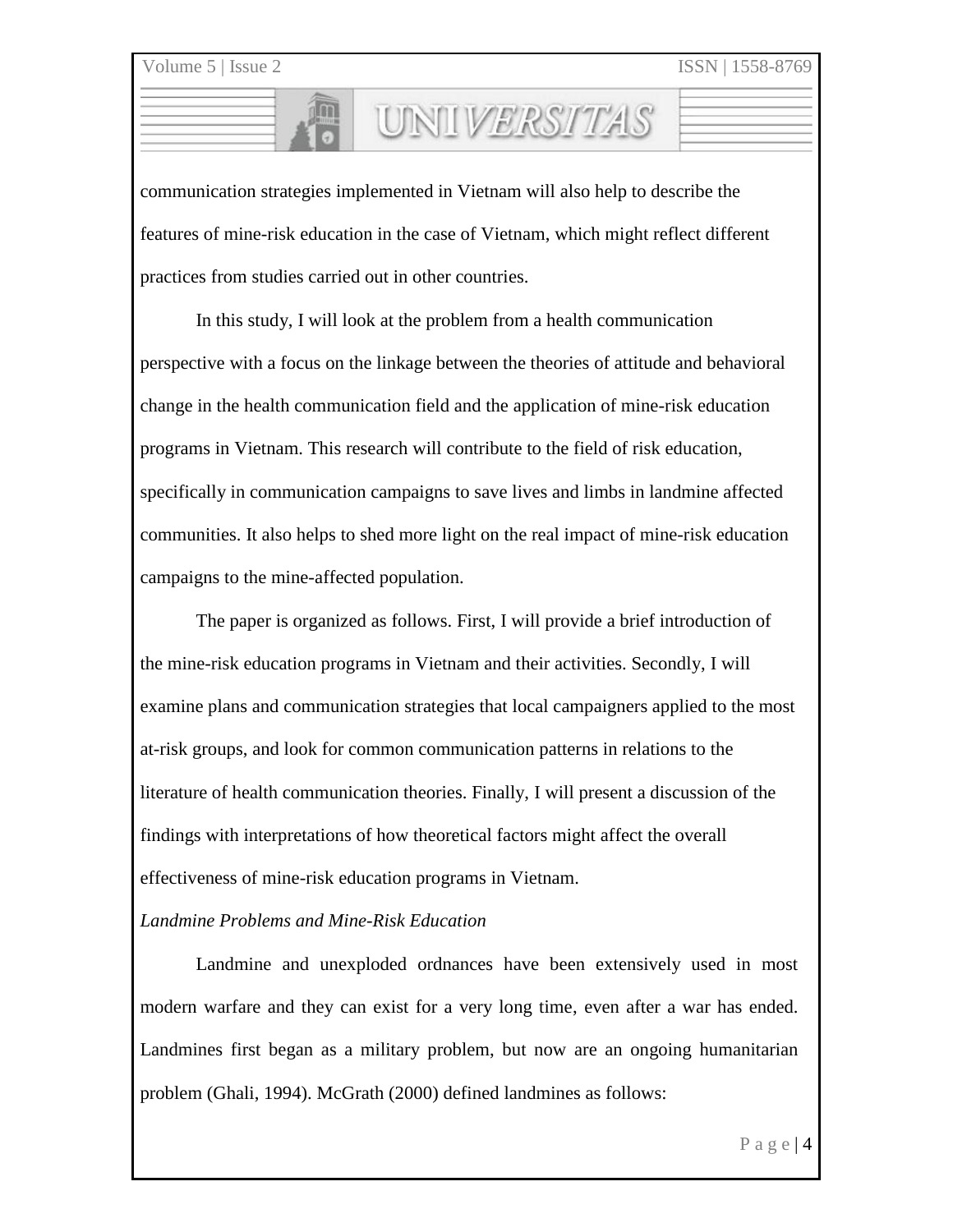Landmines are explosive charges laid in the ground with the object of delaying the advance of the enemy by impairing his morale, destroying his personnel and transport, or interrupting his communication after evacuated terrain has fallen into his hands. (p. 3)

UNIVERSITAS

With such designated nature, landmines cannot distinguish between soldiers and civilians. Thus, once a war comes to an end, civilians who have to live and work in landmine contaminated areas will be likely to fall victims to landmine accidents. Another war remnant's threat, unexploded ordnances, is defined by McGrath (2000) as:

> Any object containing explosive of any kind which has been deployed and failed to detonate, or has only partly detonated, or such objects which have been abandoned in any condition. (p. 19)

Landmine and unexploded ordnances are often buried underground or lie on the surface and can detonate at the slightest impact of human being. Landmine incidents can be triggered from innocent acts of children who pick up an intriguing-shaped bomblet or who run into a minefield to play, to a farmer accidentally hitting on a projectile with farming tools, to the deliberate acts of people who hunt and attempt to break open war remnants for cash from scrap metals. The explosion causes blast pressure waves and produces fragmentations from the mine components. Dirt, stones, and vegetation therefore penetrate deeply into the human body with high velocity. The consequences of these explosions vary from several forms of superficial injuries to serious dismemberment or death. If the incidents happen in a minefield, rescue efforts are seriously challenged, and victims may die of blood loss (McGrath, 2000).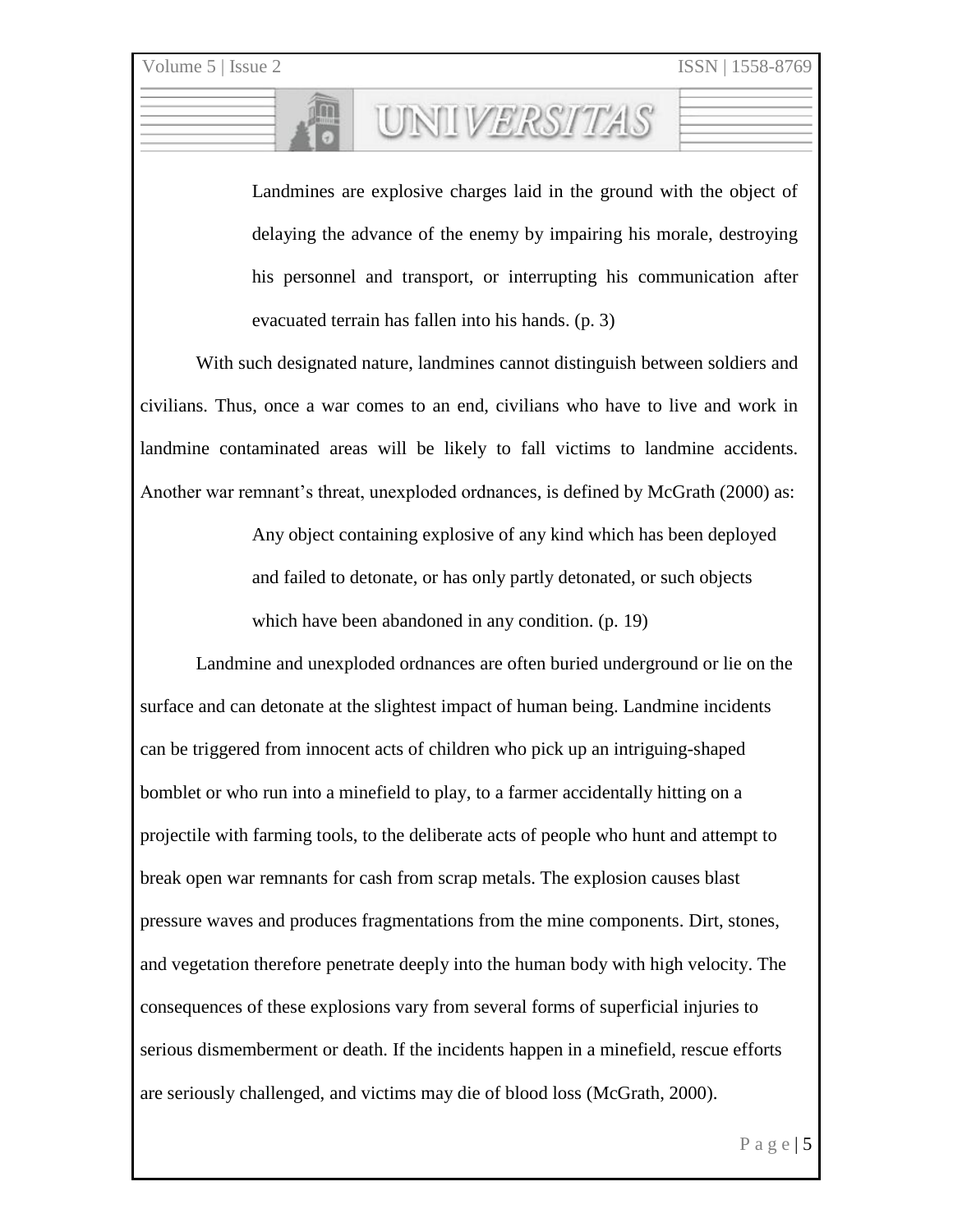Apart from physical injuries, the aftermath of landmine accidents is usually psychologically and socially devastating because of the demand on the healthcare system and welfare system (Ghali, 1994). Landmine survivors may segregate themselves from the community as they feel embarrassed about their physical incapacity. Meanwhile, their injuries usually require continuing healthcare such as daily care, surgical treatments, and follow-up rehabilitation. Their incapacitation in mobility requires aiding devices such as crutches, artificial limbs, and wheel chairs. Victims also become a greater financial burdens to their families, who are often already in an economically marginalized situation. Years after military troops withdraw, landmines and unexploded ordnances remaining on the ground are brutal reminders that peace and development are still beyond the horizon for mine affected countries (Ghali, 1994).

UNILVERSITAS

Programs to promote mine-risk education began in the 1980s when the United Nations sought funds for a humanitarian response to the landmine problem in Afghanistan (GICHD, 2007). Recently, the number of mine-risk education programs has increased in mine affected countries, and more sophisticated communication approaches have been implemented in the field. For instance, mine-risk education practitioners have changed from teaching people to recognize landmines only to integrating different communication strategies such as face-to-face approaches including community-based, school-based training, and mass media. Most mine affected countries such as Afghanistan, Iraq, Cambodia, and Laos nowadays are using these approaches to target population living in landmine contaminated areas (Landmine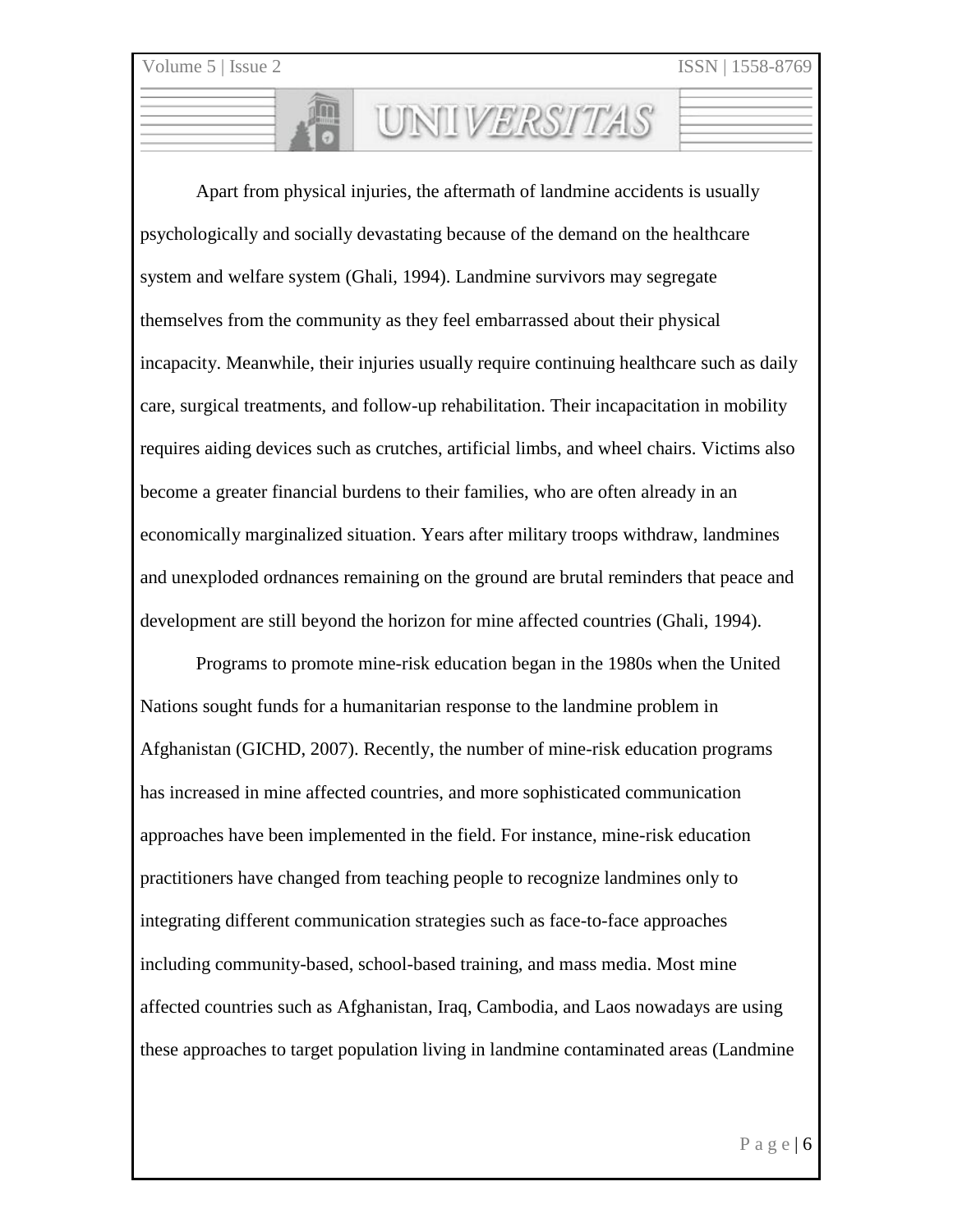Monitor Report [LMR], 2005). Afghanistan even has a series of BBC radio broadcasts in mine-risk education (Tolliver, 2002).

UNIVERSITAS

In Vietnam, James Madison University and the local government launched a joint project to address the lack of awareness and promote safe behaviors for people in Quang Tri Province (Sims, 2000). Five other international humanitarian organizations, in cooperation with local partners, also launched mine-risk education programs in Vietnam using a variety of approaches and strategies including child-to-child programs, community-based initiatives, and mass media (LMR, 2005).

Despite the availability of the strategies, many of the programs have not been evaluated in regards to their effectiveness in decreasing injury (Krug et al., 1998). A few discussions on this field focused on looking at the problem through the socioeconomic lens rather than from communication perspectives. For example, Vosburgh (2006) argues that in Vietnam and Laos, the number of landmine victims still increases because of the pressure of poverty. Many people, he argues, are still involved in dangerous activities including searching and disposing of landmines for scrap metal to sell in the market for income. Thus, economic reasons can outweigh the messages from the mine-risk education programs.

#### *Health Communication Theory Application*

As landmines are public health problems, mine-risk education, in essence, is a health communication campaign. Flay and Burton (1990) argued that a "communication campaign is an integrated series of communication activities, using multiple operations and channels, aimed at populations or large target audiences,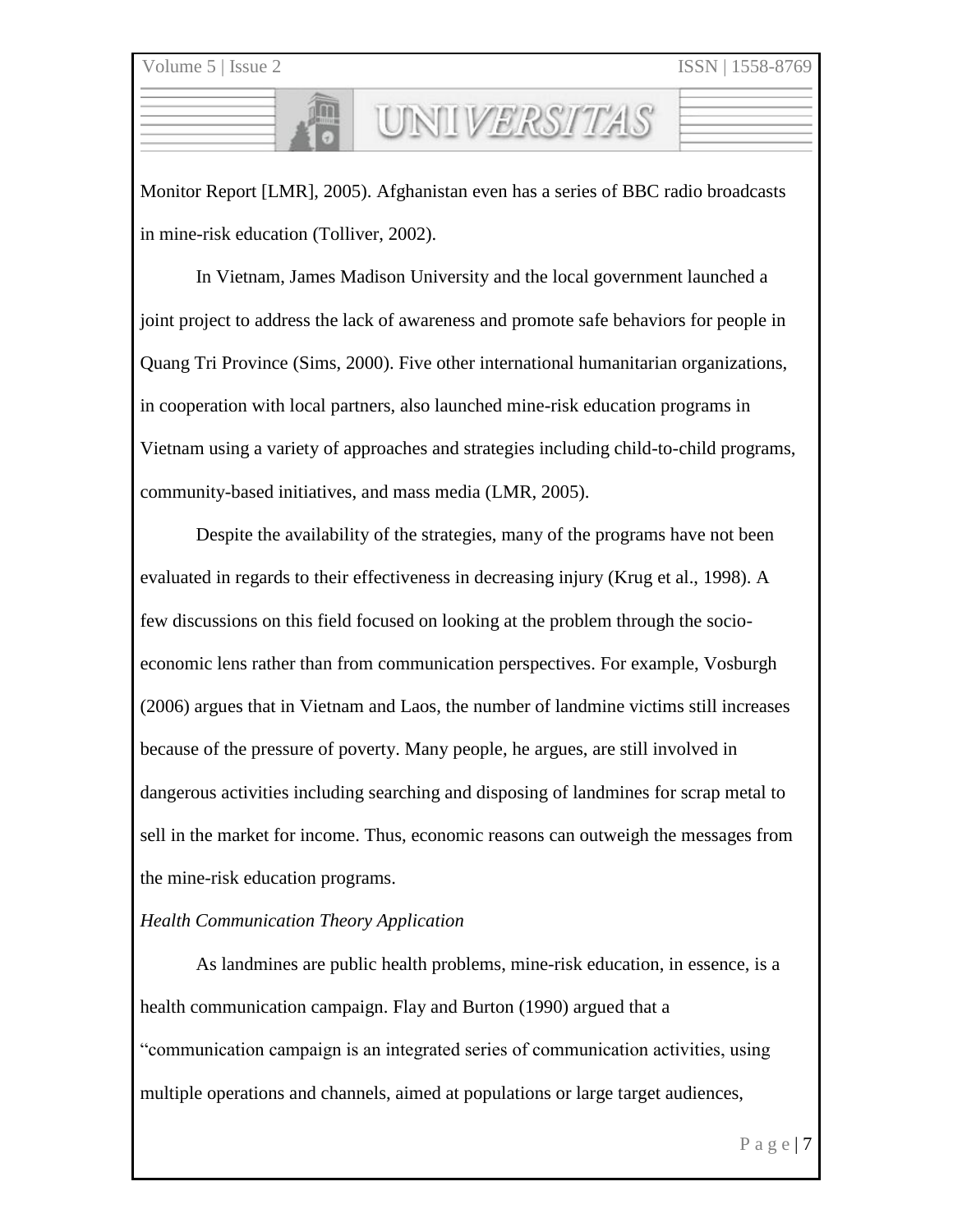usually of long duration, with a clear purpose" (p. 130). In order to be effective, it is essential that health communication campaigns be driven by theory. Theory helps communicators identify and understand seemingly different behaviors and their influences (Lapinski & Witte, 1998). In addition, studies have shown that the use of theory to guide campaign message development results in more effective and efficient outcomes. A sound theoretical framework will provide a substantial basis for practice (Tones & Tilford, 1994). In most of the mine-risk education literature found, mine action practitioners pay more attention to describing and quantifying activities implemented than methodologies applied, especially to a communication theoretical basis. While numbers, in part, are indicator to account for outcomes, they do not totally answer the tough question that has plagued practitioners for years: whether mine-risk education really works (Filipino, 2000).

UNIVERSITAS

As the ultimate goal of mine-risk education programs is to promote behavioral change in order to reduce death and injury, it is relevant to examine how the theory of attitude and behavioral change is applied in program design and implementation. While a national landmine casualty surveillance system is still not available in countries such as Vietnam (Well-Dang, 2006), looking at the process of theory application can contribute to the evaluation of program effectiveness.

The literature review shows the linkage between mine risk education and theories of health communication; however, attempts to reveal how this linkage works are very few. This research is a contribution to the field of risk education, specifically in communication campaigns to save lives and limbs in landmine affected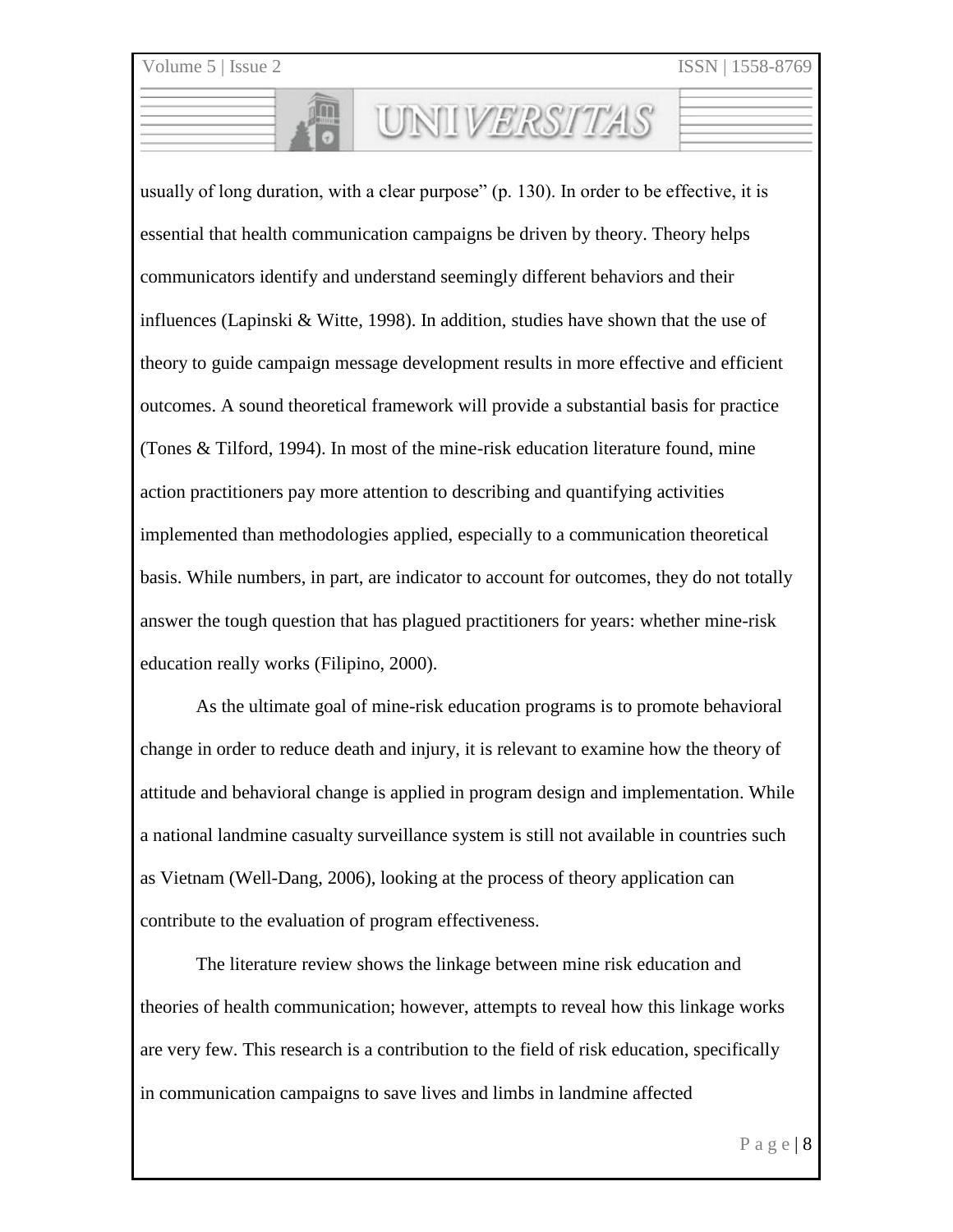communities. Furthermore, it has implications to demonstrate if mine-risk education has a real expected impact and is worth the investment. I will examine mine-risk education programs that are now implemented in Vietnam by UNICEF and its local partners to determine the gap by seeking to answer two major research questions. The first question is to lay out a general understanding of the theoretical basis on which mine-risk education programs are designed and implemented. Because the knowledge and application of communication theories of the campaign implementers remain to be discovered, this question holds an assumption that the implementers may or may not deliberately choose to apply communication theories. The second question is to demonstrate the implications that the linkage between practice and theory bring into the field of mine-risk education.

UNILVERSITAS

RQ1: What theories are used and how are they implemented to guide the campaign?

RQ2: Do theories influence the overall effectiveness of the programs?

#### **Methodology**

Injury prevention campaigns designed to change behavior will need to be guided by certain communication theories, even when practitioners are not fully cognizant that they do so in their campaigns (DePoy, & Gitlin, 1994). As a result, theory application does impact the end results of intervention campaigns. Reviewing and understanding the linkage between theories and practice thus can be beneficial to evaluate a program's effectiveness.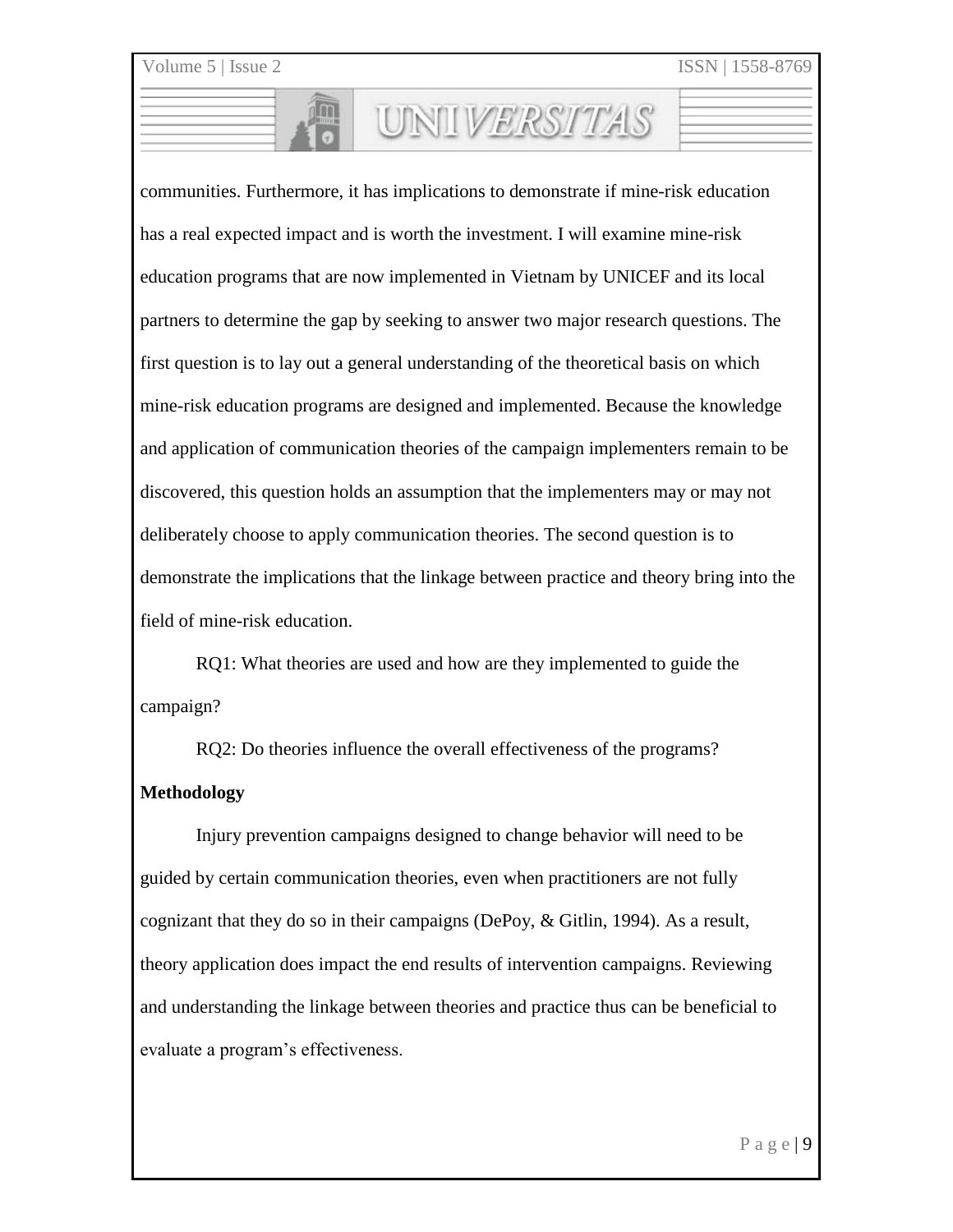In order to answer the research questions of this study, I used textual analysis to delineate themes from available artifacts provided by the United Nations Children's Fund (UNICEF) in Vietnam. This paper therefore was comprised of descriptions of some basic textual resources gained from UNICEF, and also an explanation of how the texts constructed meanings for deducing theories that implicitly or explicitly underpinned the mine-risk education practices in Vietnam.

UNILVERSITAS

#### *Textual Artifacts*

In response to the research objectives, I chose the mine-risk education campaign initiated by UNICEF Vietnam as a research sample to represent the current various campaigns operated in Vietnam. UNICEF Vietnam became active in mine action in 2002, and since then has been one of the leading organizations in the country working to raise landmine awareness and to reduce injuries and deaths resulting from postwar landmines and unexploded ordnances. UNICEF initiated its campaigns country-wide but focused mainly in the central provinces of Vietnam, where the government estimated to be the most heavily contaminated site of postwar landmine and unexploded ordnances.

Activities within UNICEF mine-risk education campaigns employed a number of communication strategies through face-to-face trainings, mass media announcements, and community-based approaches. After five years of implementation, UNICEF and its partners have implemented a number of field performances, produced a torrent of educational materials such as brochures, flipcharts, television spots, and have set up many annual communication events. The design and implementation of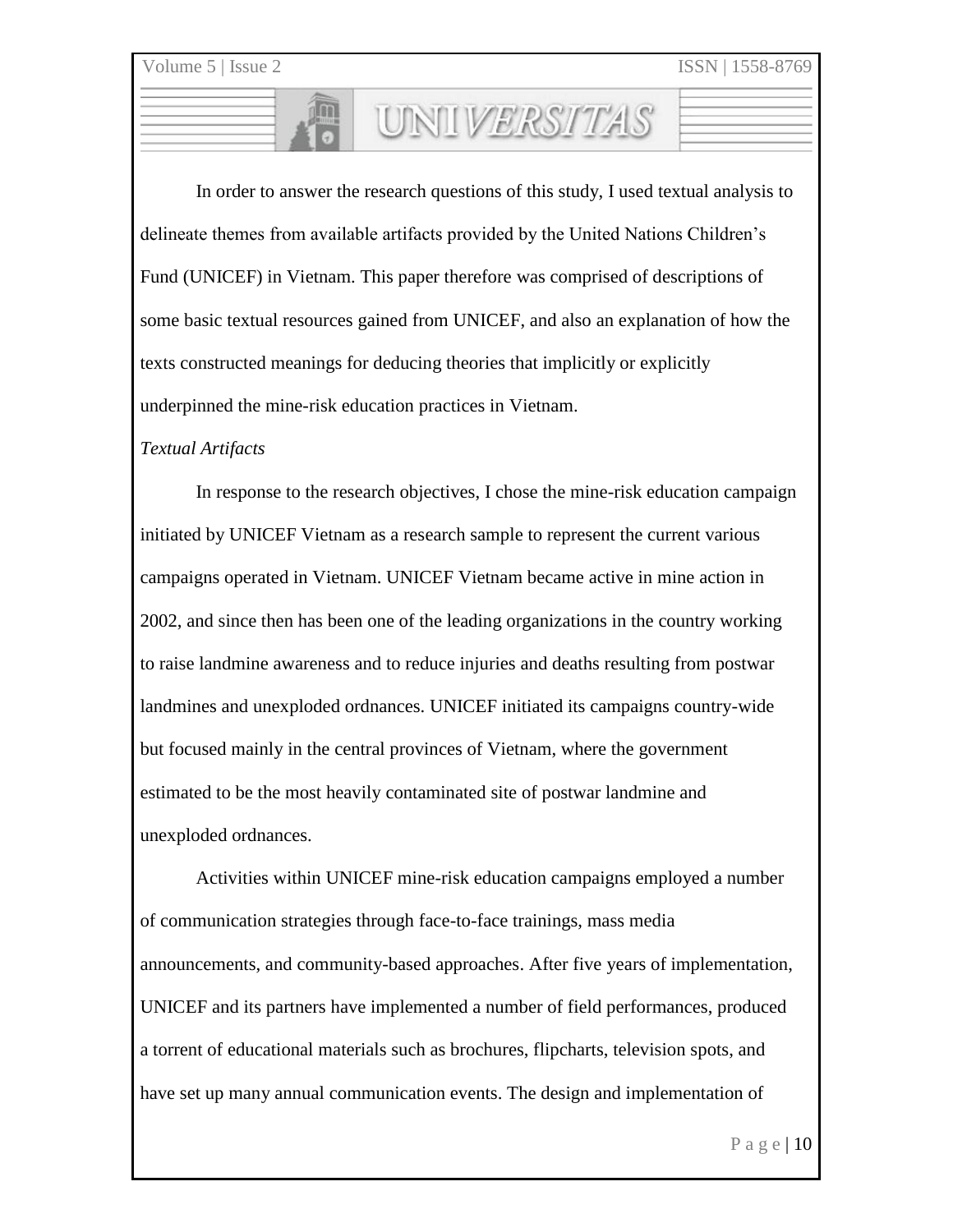mine-risk education activities and products were tailored to local situations to address appropriately targeted high-risk populations. Procedures UNICEF undertakes to initiate a project usually start with original requests from local partners called project proposals, which presents rationale, methodology, activities, and expected outcomes. Thus, proposals, campaign products, and reports were important artifacts containing theoretical frameworks for field practices in UNICEF's mine-risk education campaigns.

UNIVERSITAS

UNICEF Vietnam's mine-risk education effort in general was a massive campaign carried out across a vast geographical range of Vietnam. As such, it would be practical to use a sampling for this study. I selected three of UNICEF partners as samples for this study, including the Catholic Relief Service (CRS) working in Quang Tri Province, the Youth Union of Quang Binh Province, and the Children Cultural House of Thua Thien-Hue Province. While the first project carried out in-school teaching activities for children, the second and the third deployed both face-to-face educational activities and mass communication events at communities to target youth and children. Annual activity reports from UNICEF Vietnam were also used for analysis. These documents were accessed with agreement of material release from UNICEF Vietnam.

Although access to UNICEF project materials was guaranteed, available clues for analysis were still inadequate, primarily because its field partners mainly used hard copies for reports. As access to field partners was difficult because most of them operated in disadvantaged and remote areas, I then looked for other relevant resources such as the texts from the Vietnam landmine report, produced by the International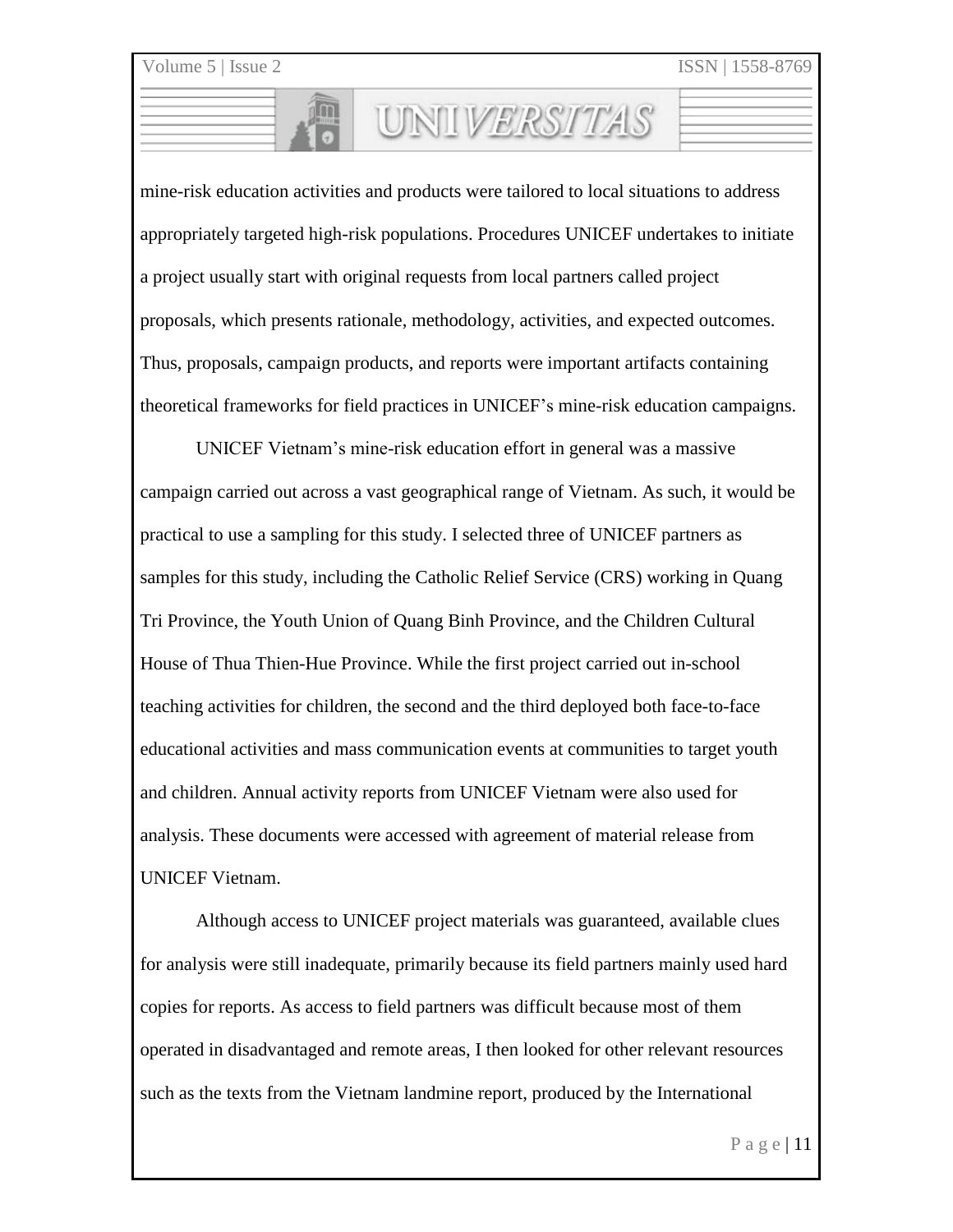Campaign to Ban Landmines - an NGO working to advocate the banning of landmines world-wide.

UNILVERSITAS

#### *Thematic Analysis*

In carrying a thematic analysis, I proposed that a careful and systematic interpretation of the texts in the project materials will reveal practices of local practitioners and the basic communication theories that guided their decisions in designing and requesting intervention strategies. Keyton (2006) defined a theme as a conceptualization of an interaction or an event and that researchers can identify themes based on textual data. Owen (1984) identified three criteria for thematic analysis, including recurrence, repetition, and forceful. The first two criteria were presented to find meaning in the text. The third criterion linked to the visible changes in the text under analysis.

Using the three criteria above, I looked for the salient meanings and recurrence of strategies in the texts. Because some texts are in Vietnamese language, I read them in the original language form when I analyzed the data. However, I provided translation into English with the textual parts that I selected to cite in this paper.

First, I examined project proposals of all three campaigns to find common patterns in their orientation for launching the program that might contain latent theoretical perspectives on risk education. Second, I reviewed the final products and activity reports to unearth the assumptions that were embedded in the process of implementation to examine practitioners' concepts of communication in risk education. Finally, by looking at structural project design and implemented activities in the three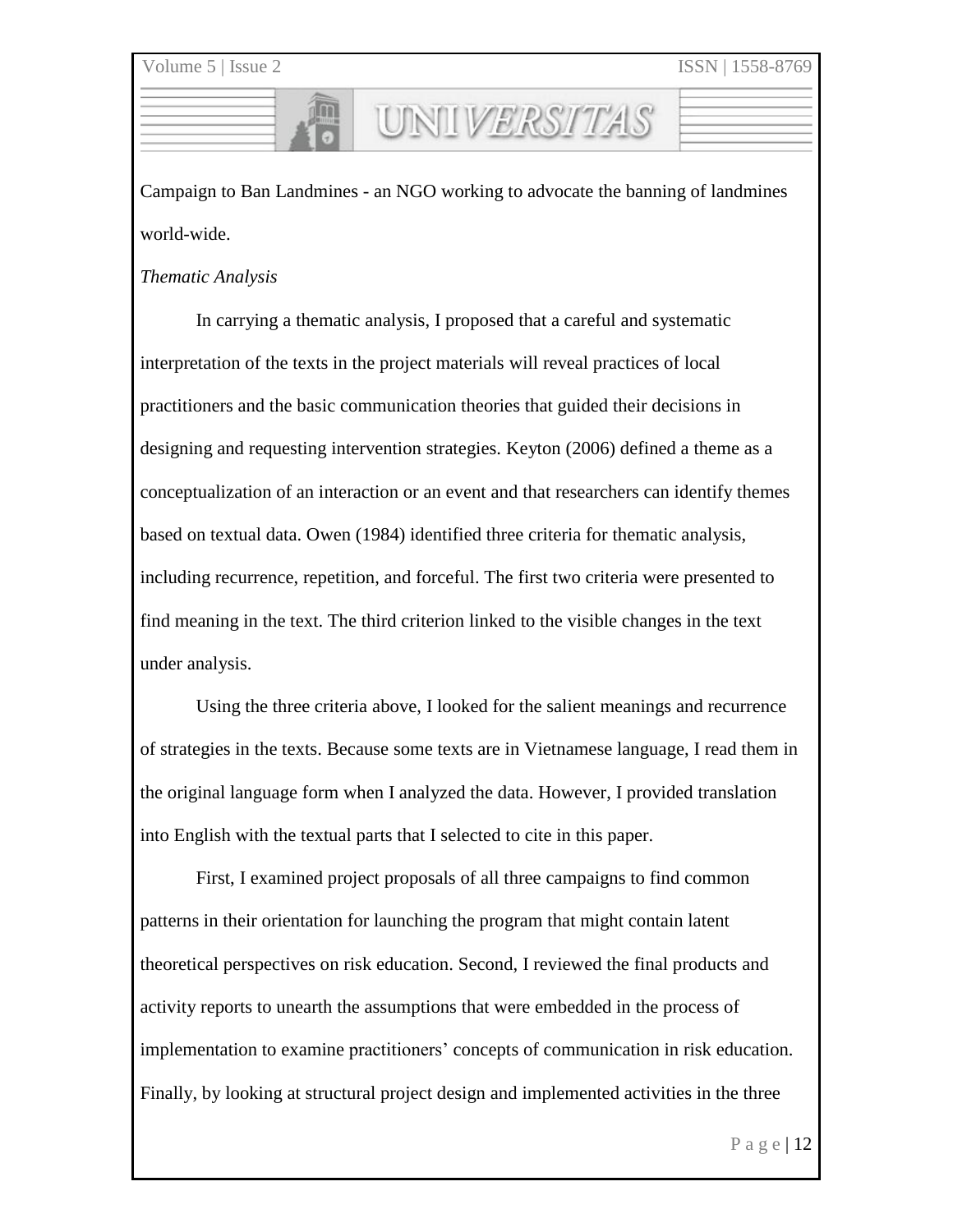sample unit documents, I constructed the common patterns which contained applied communication theories in the form of local initiatives of risk education, either in intentional or unintentional manners. Based on the findings, I also attempted to connect the common strategic communication patterns, which were employed in the mine-risk education campaigns in Vietnam, to related models of health communication theories. Thus, I critically assessed knowledge on risk education to draw conclusions of their relevance and contribution to the overall effectiveness of mine-risk education campaigns.

UNIVERSITAS

#### **Analysis and Interpretation**

I begin this part of the research paper with brief background descriptions of UNICEF partners along with short summaries of their campaigns. Then, I will delineate communication themes from campaign structure and intervention activities. I will end the paper with a discussion in response to the research questions, including the identification of health communication theories used in the mine-risk education campaigns in Vietnam and the interpretation of research findings towards campaigns' effectiveness.

#### *Catholic Relief Services' Initiative*

Catholic Relief Services (CRS) was founded in 1943 by the Catholic Bishops of the United States to serve World War II survivors in Europe. Since then, CRS has expanded to reach nearly 100 countries in the world including Vietnam (Catholic Relief Services [CRS], 2007). CRS is committed to supporting poor and vulnerable communities in Vietnam to live with dignity, solidarity and justice. In this sense, CRS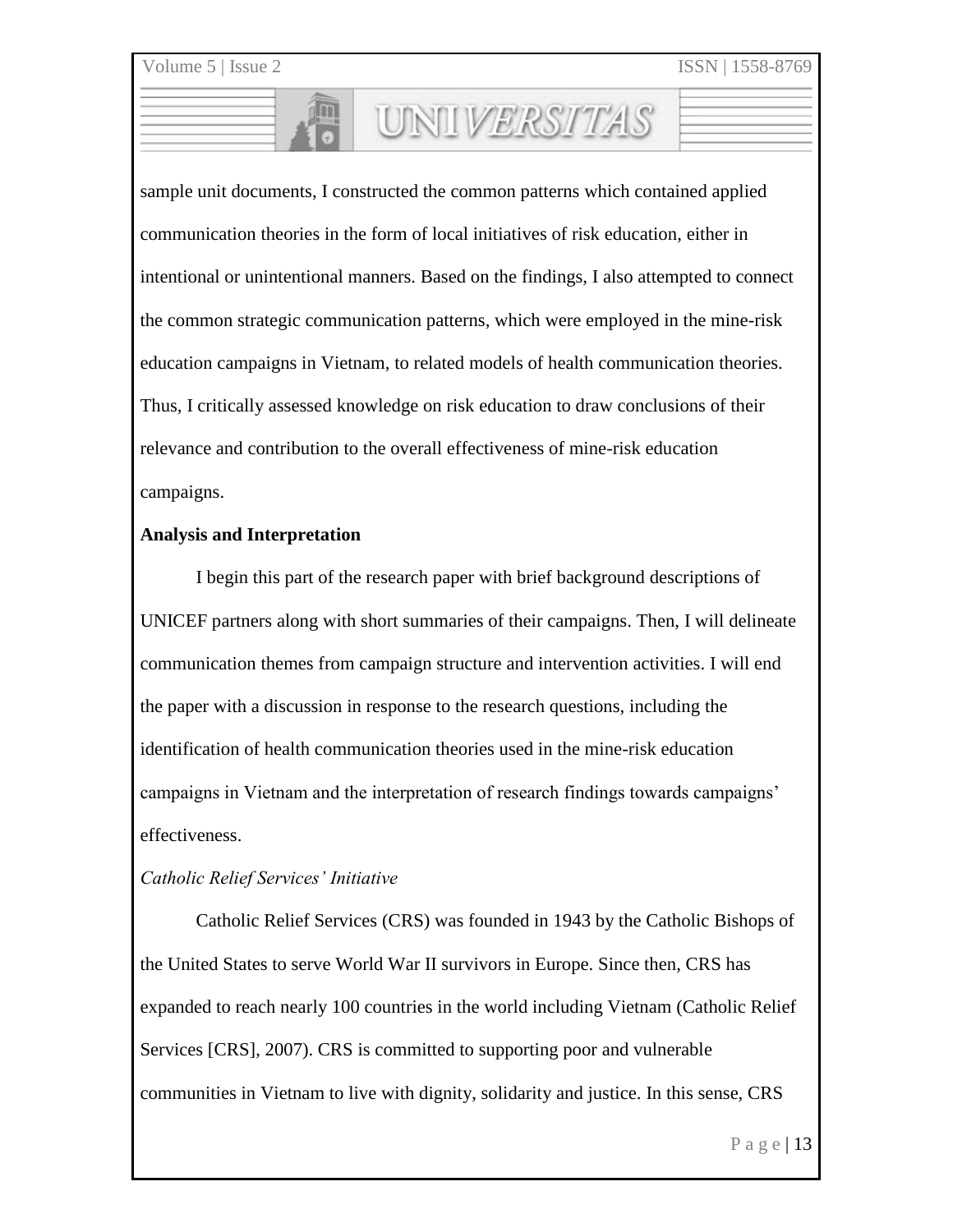is a non-profit organization working with counterparts to achieve its mandates. One of the CRS Vietnam programs promotes mine-risk education for children. The program is implemented by a local counterpart, the Vietnam Ministry of Education and Training, to develop mine-risk education curriculum for primary-aged children in Quang Tri Province. The programs are designed to go far beyond simply telling children not to touch mines, but also to utilize the educational and social system to facilitate discussions and information to generate the adoption of safe behaviors (NGO Resource Center, 2007). After their survey conducted with 250 primary school students, CRS argued that children are the most vulnerable group to landmine accidents. The survey showed that only five percent of students had knowledge about landmine safety (CRS, 2004). Therefore, they decided to target the children by utilizing the current education system to introduce new safety behaviors and trigger adoptions among the target group.

UNIVERSITAS

Primary school students are considered the most vulnerable to UXO/LM [unexploded ordnance/landmine], however [*sic*] prior to the CRS pilot program, no programs existed that aimed to increase children's understanding of safety practices when living with UXO/LM. Neither formal nor extra-curricula education has covered landmine safety in communities heavily affected by the remnants of war. (CRS, 2004, p. 4)

The program's overall goal was "UXO/LM impact mitigate, awareness and education contribute to the reduction in number of landmine accidents [*sic*]" (CRS, 2004). CRS (2004) described its specific objectives as follows: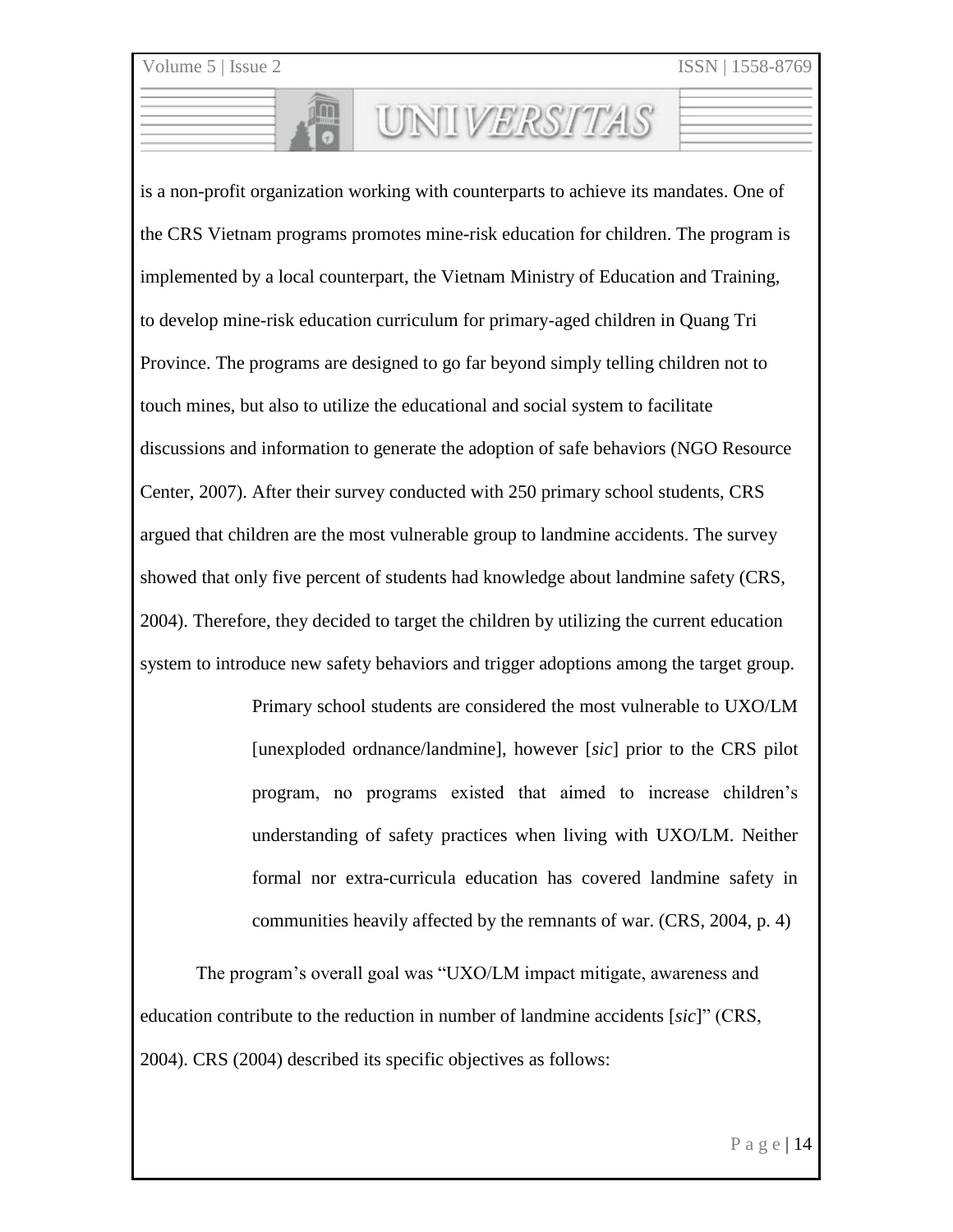Primary school children have the skills to practice and effectively disseminate UXO/LM safety. . . . Province and District Education Department institutionalize UXO/LM curriculum in primary schools. . . . Community groups mobilized to raise awareness and mitigate the dangers and impact of UXO/LM. (pp. 5-6)

UNIVERSITAS

The CRS intervention program was developed based on local needs assessment and successful piloting (CRS, 2004). They carried out a survey in one district of Quang Tri Province to learn about knowledge, awareness, and practices of both adults and children to decide on a target group. They also built this project based on a "three-year partnership with national education specialists" (CRS). Program activities include the development of training manuals, in-school curriculum, community advocacy, and long-term local capacity building.

#### *Quang Binh Youth Union's Campaign On Mine-Risk Education*

In Vietnam, the Youth Union is a social mass organization working to promote and support young people. It has a wide network from the central level to communal levels. Quang Binh is a province in central Vietnam and its Youth Union is active in social-economic activities for young people in its locality. It has experienced some advocacy programs in partnerships with other civil health campaigns such as family planning, anti-smoking, and voluntary works in remote communities (Vietnam Youth Union, 2007). The Quang Binh Youth Union has its own communication channels including the monthly organizational news publication and active members working at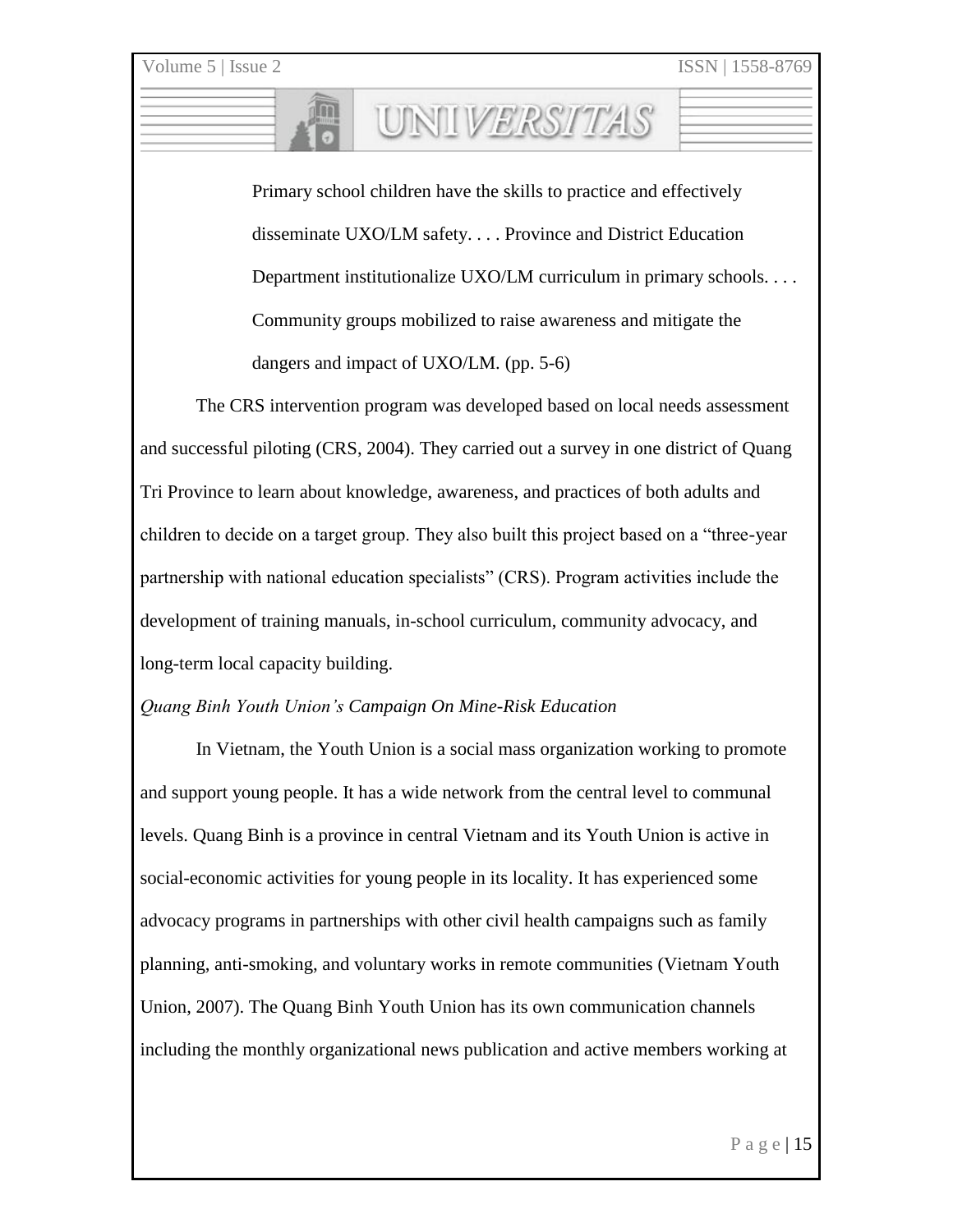community levels. It became involved in mine-risk education in the recent years on small-scale intervention basis (Quang Binh Youth Union [QBYU], 2006).

UNILVERSITAS

Quang Binh Youth Union targets the youth and children in their mine-risk education campaign through "written articles, photos, publications, and peer children activities to disseminate information on the danger of landmines and ways to avoid accidents" (QBYU, 2006, p. 1). It paid particular attention to children peer group activities:

> Using mass medium channels in the form of news publication and interpersonal communication activities through child-to-child activities in 15 highly landmine contaminated communities to generate adoption of safe behaviors. (QBYU, 2006, p. 10)

In addition, the campaign also targets the perceived most difficult group, the scrap metal collectors, by providing them both with safety messages to alter behaviors and, at the same time, with vocational consultants to engage them in recommended behaviors (QBYU, 2006). This initiative was indeed a part of a comprehensive campaign for the young scrap metal collectors, and was well reasoned in their proposal:

> Due to poverty and the lack of income generation alternatives, many young people are engaging in hunting and disposing explosive remnants of war for scrap metal. The majorities of them are not aware of landmine danger and thus can easily cause serious accidents to themselves and community members. Thus, investment in organizing vocational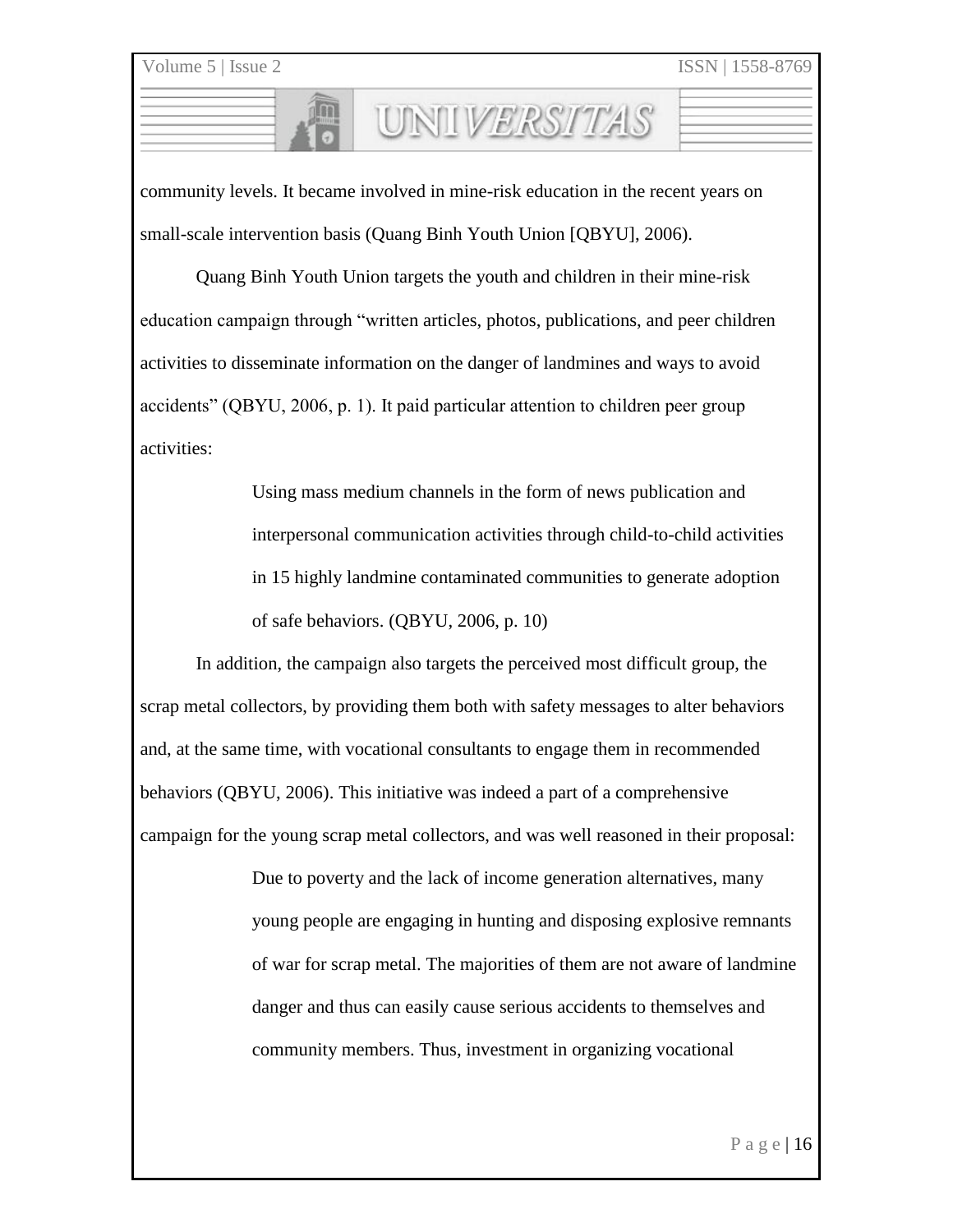alternatives is necessary to practically facilitate the safety messages. (p. 7)

UNIVERSITAS

The Quang Binh Youth Union program was developed based on its two-year pilot experience in small-scale mine risk education programs. All of its intervention activities are to focus on the goal of raising awareness of landmine dangers and promoting the adoption of new safety behaviors (QBYU, 2006).

*The Children Cultural House of Thua Thien Hue Province*

The Children Cultural House (CCH) is a social organization focusing on promoting children's lives and their social study skills in Thua Thien Hue province, Vietnam. The CCH formed coalition with other social advocacy groups to focus on children rights and activities. Usually, their counterparts are the local television and radio station, the education department, and the community children centers (Thua Thien Hue Cultural Children House [CCH], 2006).

Similar to the other two programs, the CCH also specifically targets the children in their mine-risk education campaign. Its goal is to "provide safety information so that children can be aware of the potential landmine danger in their living environment and learn how to take safety action" (CCH, 2006). CCH integrates mass media and interpersonal means in its campaign strategy. Mass media include documentary film, television spots, radio messages, and distribution of communication leaflets. Interpersonal activities are training for trainers and mobile children art performances to disseminate mine-risk education messages in remote and contaminated communities. Children art performances are theatrical performances incorporating plays, skits,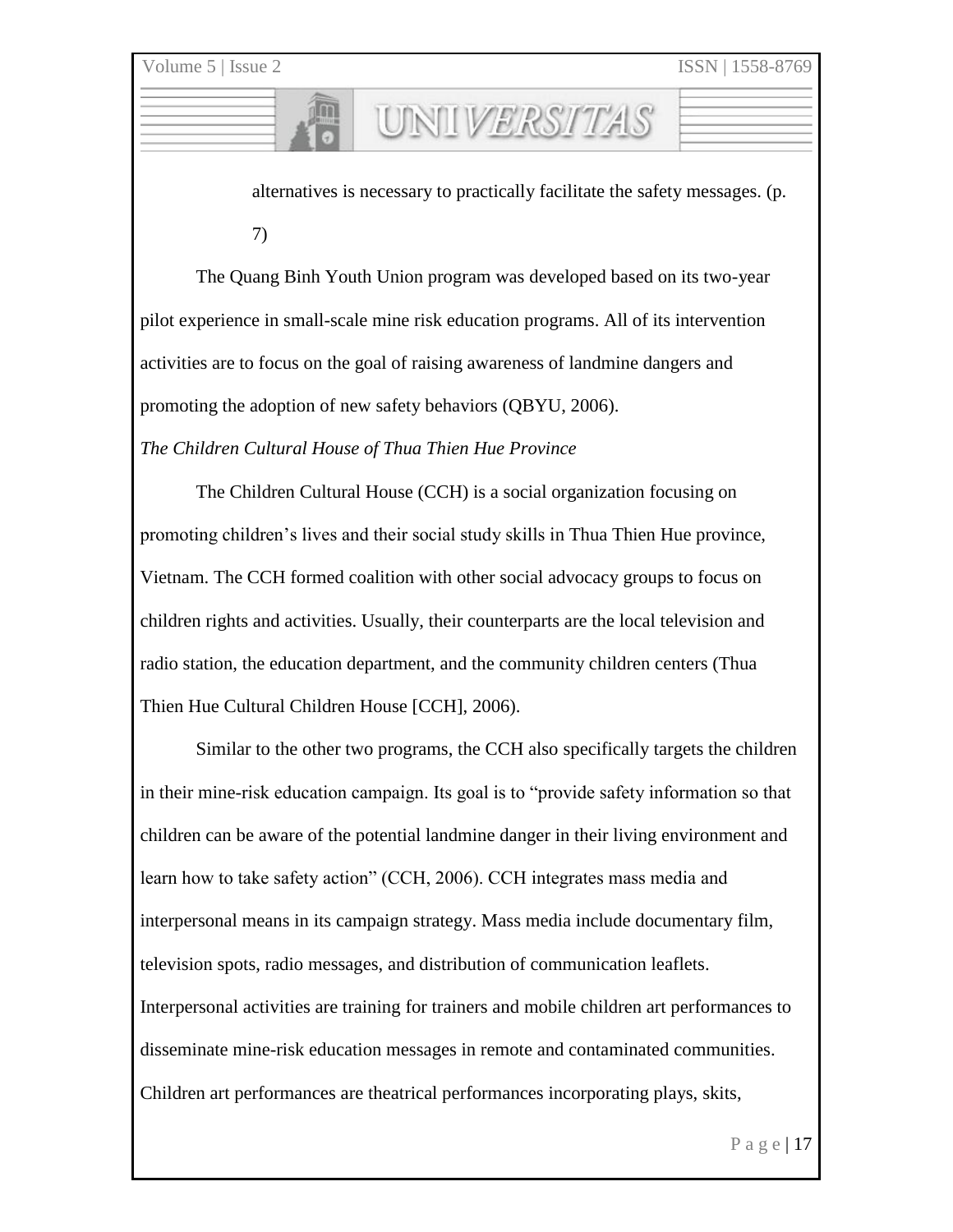folksongs, traditional dances with themes that attempt to raise the children audiences' awareness of the danger of landmines, and are composed and staged by children themselves. Usually, these activities also include children landmine victims as performers.

UNIVERSITAS

Apart from the mine awareness messages, the CCH concentrates on providing information about what people should do in case of encountering landmines:

> The campaign uses mass media to reflect the danger and consequences of landmine as well as introduces new safe behaviors to children. Mass media programs will also emphasize essential information about authorized institutions to which children and their family members can report landmine problems. (CCH, 2006, p. 2)

The CCH campaign built on the experience from their pilot mine-risk education program in the last two years. The key to success for CCH's campaign, as set out in their proposal to UNICEF, is to capture the interest of its audience, with the combination of both mass media channels and interpersonal communication activities. *Mine-Risk Education Campaigns and Local Know-How*

The Vietnam War ended about thirty years ago and mine-risk education has only been introduced to Vietnam by UNICEF for five years (UNICEF, 2006). Because local people have had to live with landmines and other remnants of war for such a long time, their knowledge and behaviors have depended on their own experiences and myths. There are implications of unsafe behaviors, which were developed overtime but paradoxically considered to be safe by local people. For example, the survey conducted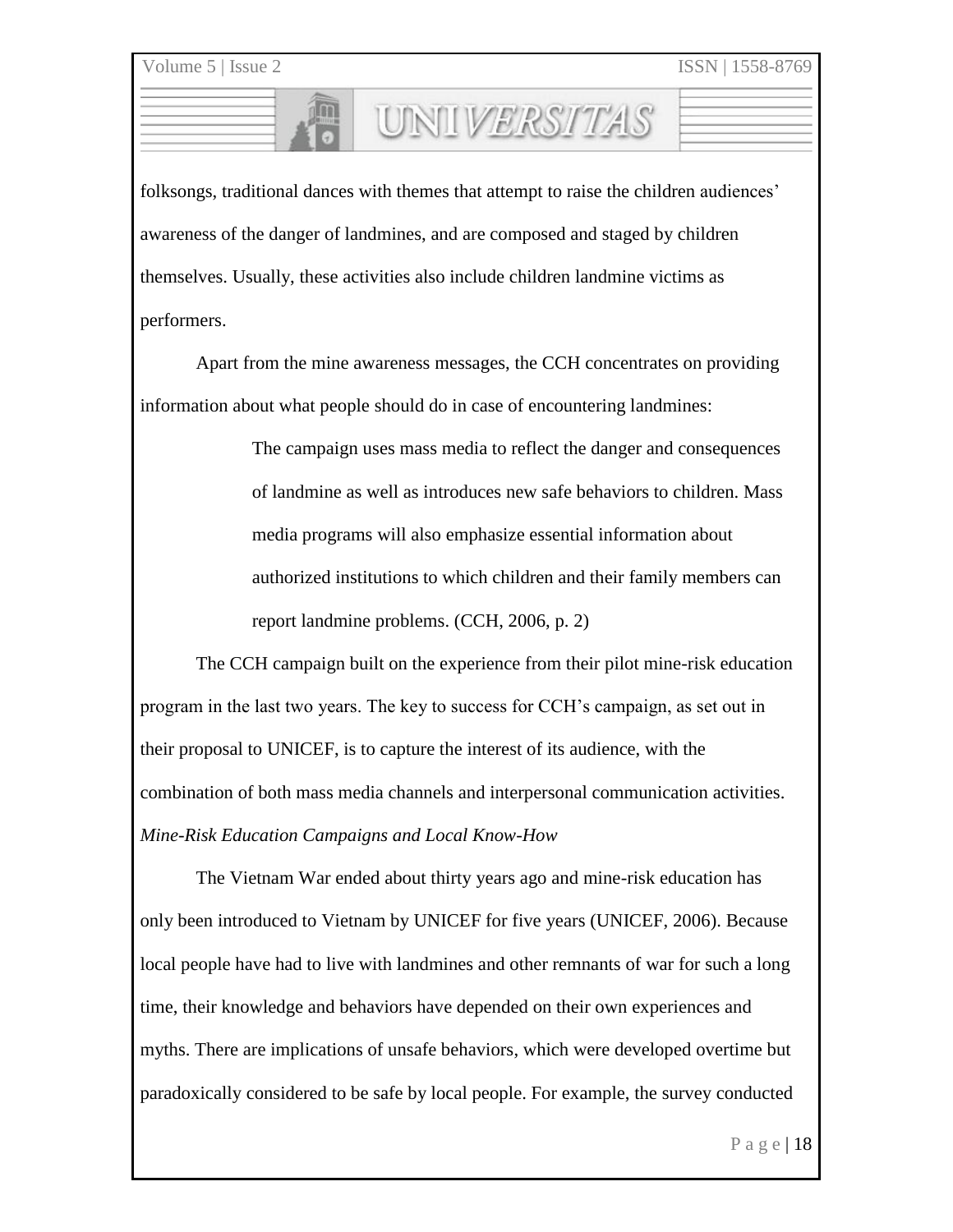by UNICEF in Quang Tri province, Vietnam, indicated that 33.5 percent of landmine casualties reported seeing the explosive devices before their accidents, and 88 percent of them went on to touch or pick up the mines (UNICEF, 2006). UNICEF's studies also showed that nearly a half of people who saw landmines did not know what to do with them.

UNILVERSITAS

When a landmine incident takes place, the common assumption usually is that the victim is unaware of the potential landmine threats. Nevertheless, some researchers and practitioners denied this common assumption. They presented five concrete groups of risk-takers in landmine contaminated communities (GICHD, 2004). The five groups include: (1) the unaware, or a person who does not know about the danger of mines or UXO; (2) the uninformed, or a person who knows about mines but does not know about safe behaviors; (3) the misinformed, or a person who is given the wrong information about safe behaviors or wrongly believes he or she knows all about mines; (4) the reckless, or a person who knows about mine-safe behaviors but ignores them; and (5) the intentional, or a person who has no other option (GICHD). In other words, the fact that local people frequently encounter post-war landmines has produced different types of attitude and behavior, which can greatly challenge mine-risk education programs for behavior change.

Thus, most behaviors introduced in UNICEF partners' campaigns would be new to local people and require community adoption. The campaigners had to face challenges of designing their campaigns and messages that have never been introduced nor systematically reinforced before. As a result, they had to carry out an experimental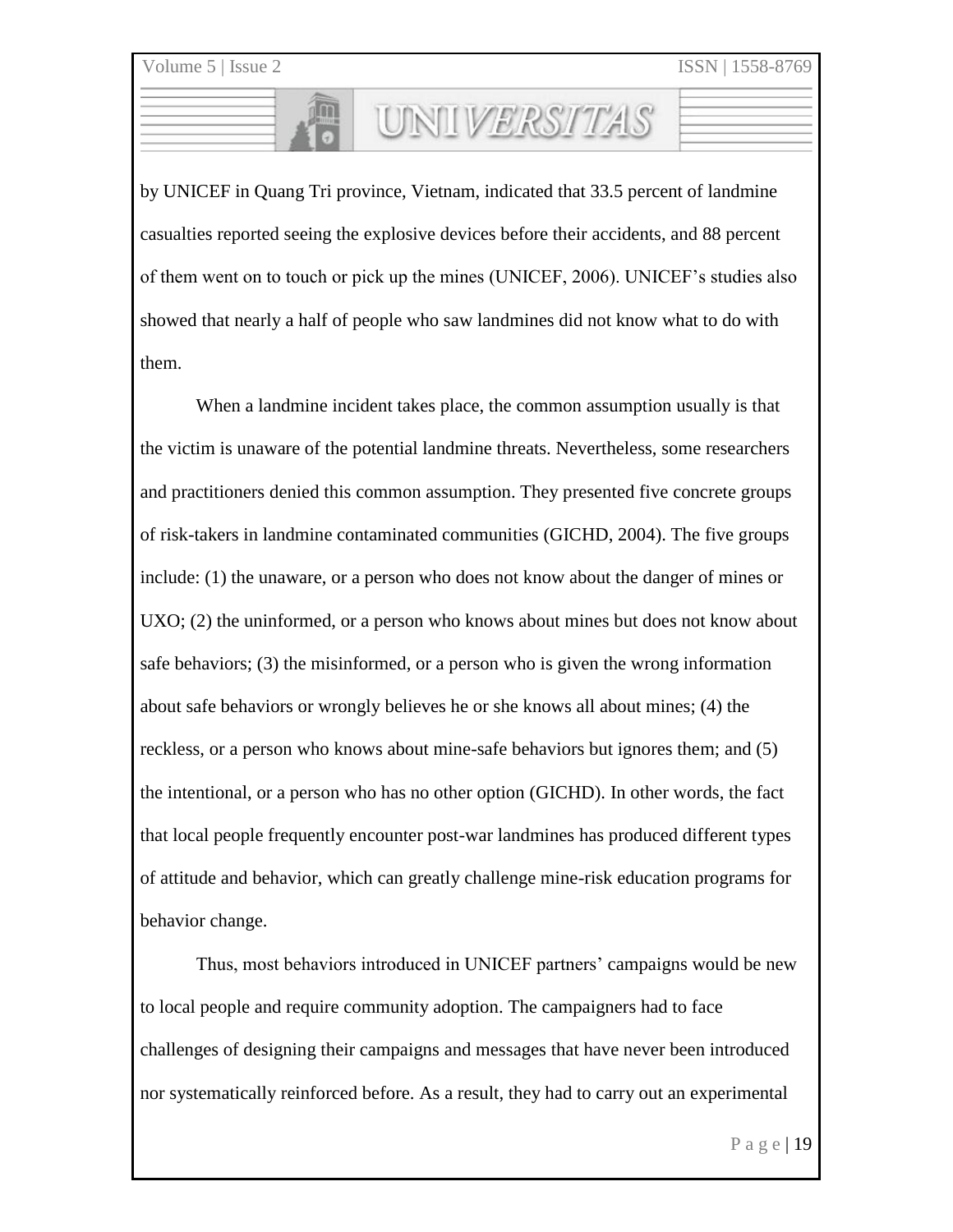phase on a small-scale audience before expanding to full campaigns. The landmine safety practices resulting from these campaigns could then be perceived as new to the target groups in Vietnam. In light of this guiding context, I found salient communication themes in the texts from the local practitioners based on the structural organization of programs, strategy designing, and the media used for communication. The themes include respectively economic advantage and compatibility of sociocultural values, engagement of opinion leaders and peer groups, and the application of more than one medium of communication.

UNIVERSITAS

### *Economic Advantage and Compatibility of Socio-Cultural Values*

One of the characteristics of the UNICEF campaign is that UNICEF does not directly carry out the campaign. Although this situation might be due to the insufficient internal capacity of UNICEF, it is an advantage to build communication campaigns in a sustainable way with existing resources. The role of local actors as front-line contacts is essential in impacting and maintaining new practices (Craeff, Elder, & Booth, 1993). The existing network of the youth union, the children cultural house, and the availability of CRS programs are valuable resources to reduce considerable administrative and operational expenses. Thus, the cooperation to set up the campaigns between UNICEF and the Vietnamese counterparts were achieved both at a micro and macro level (UNICEF, 2006). The funding of UNICEF could then be utilized for operation without administrative cost, as seen in the budget planning from local practitioners that is attached to their project proposals. The results were that mass media including leaflets produced by CCH, publications issued by Quang Binh Youth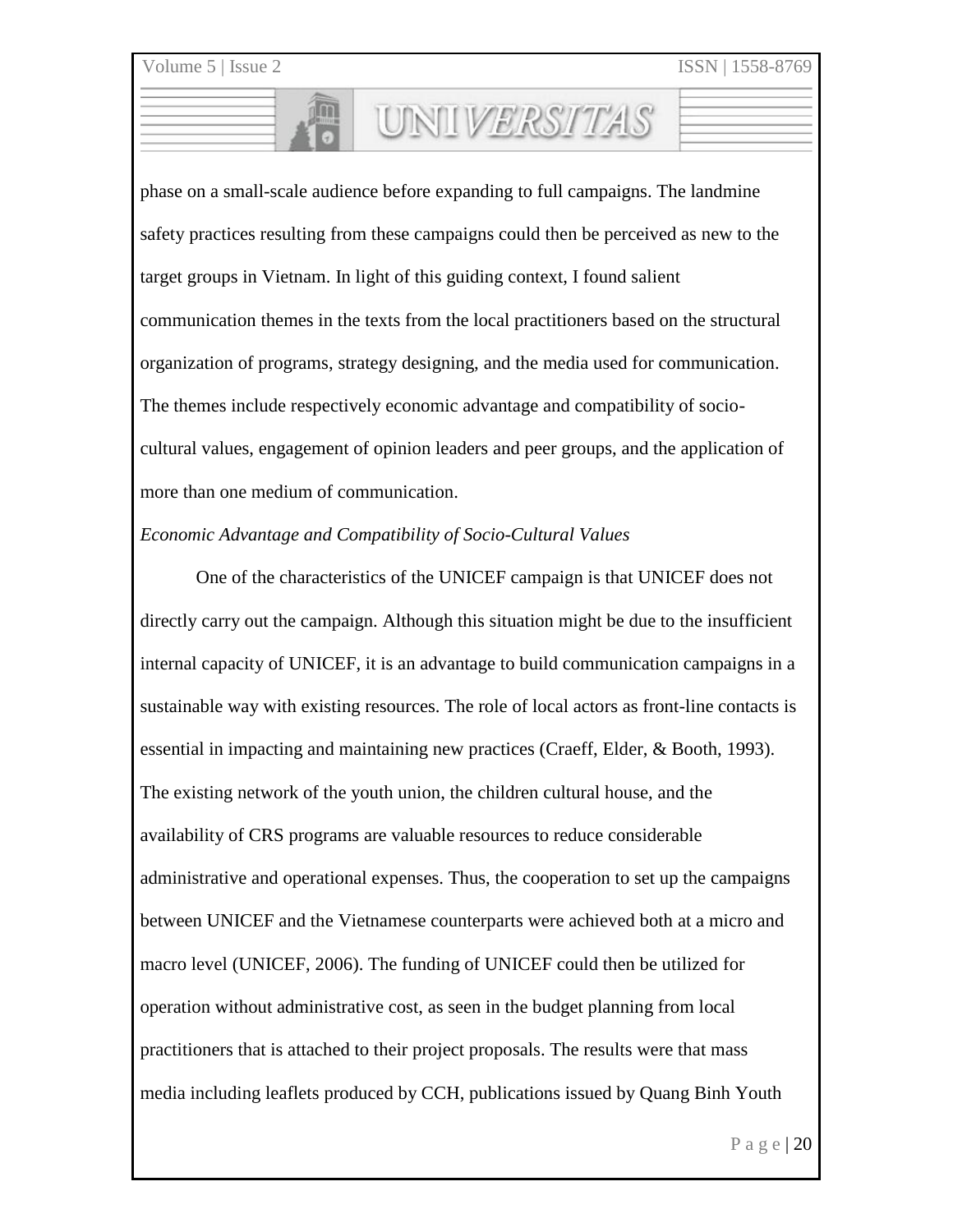Union, and especially school textbooks produced by CRS were all free of charge to the target audience. Quang Binh Youth Union stated clearly that the target groups in its campaign could get access to the materials through direct distribution by its youth union members at public areas such as the community halls or youth stations. In addition, children and local community members also received information freely through television, radio, and integrated safety roving art performances. In this perspective, the economic advantage of communication means was taken into account by field implementers to tailor the economic situation of local communities. The expected result was obviously beneficial because target groups would be more likely to access free information about new behaviors.

UNIVERSITAS

Practitioners faced tough situations when it came to the strategy for mainstreaming the safety messages to the youth group who work as scrap metal collectors. This target group, being pressured by economic necessities, felt the new behaviors and the changes to their current activities would not be economically advantageous, unless they have perceived better alternatives. The Youth Union recognized this problem and put it specifically in their proposal that, "in addition to raising their awareness to the danger of landmines, the campaign will also provide information and consultancies on vocational opportunities so as to facilitate the group, change their job, and prevent mine accidents" (QBYU, 2006, p. 6). In this sense, the campaign planners understand the barriers to perform the recommended behaviors of the target group and set out strategies to deal with them.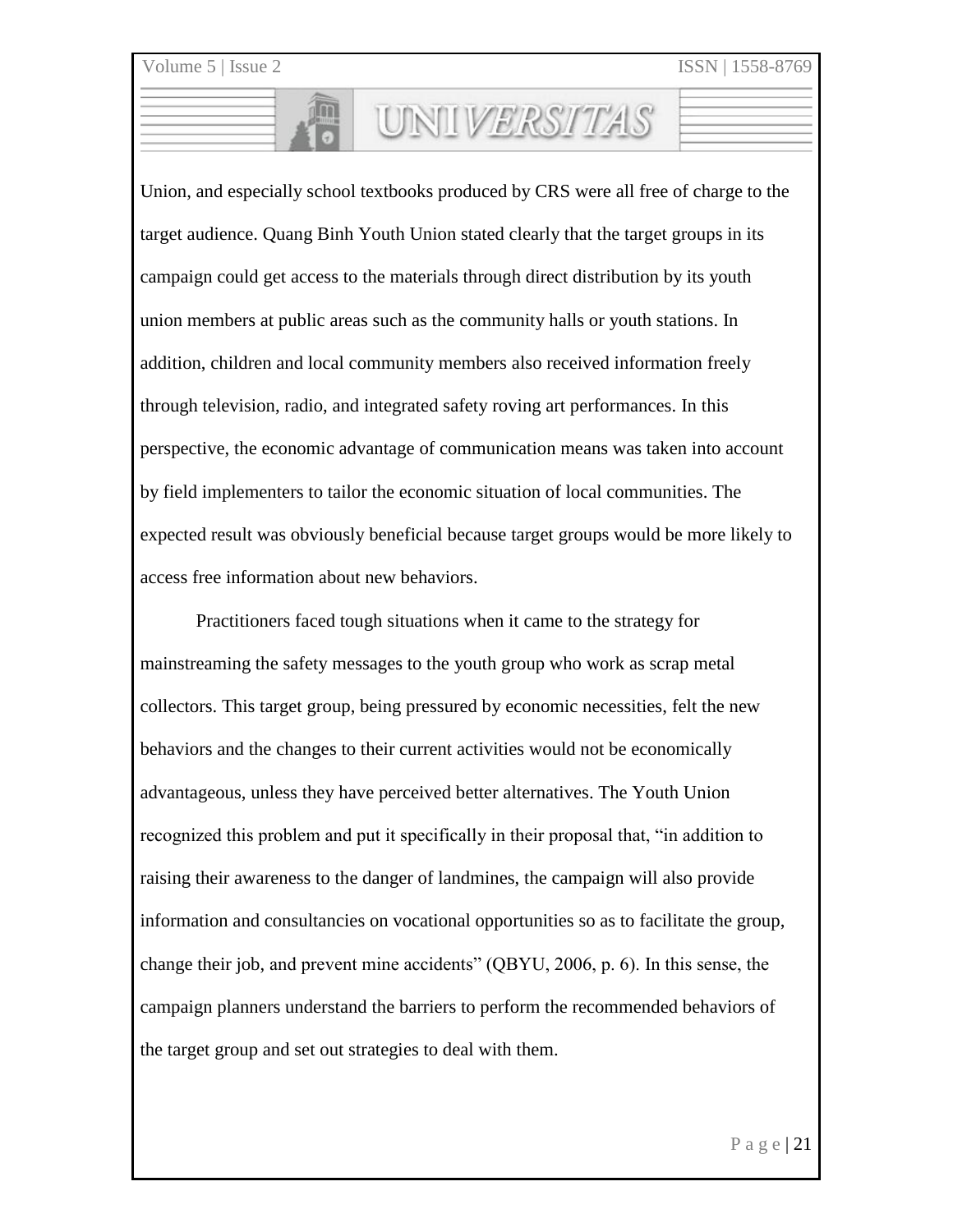Activities scheduled by UNICEF partners revealed a common strategy of learning or testing the socio-cultural reactions of a community towards mine-risk education campaign activities and messages. Before the actual launching of activities, they organized certain events to gather ideas from local people regarding landmine problems, the intervention plans, and communication materials. The event could be a workshop, as in the case of the two provincial mass organizations, or a baseline survey to "define knowledge and practices" and to "begin the process of fostering changes" as in the CRS program (CRS, 2004). Participants in the events are "community representatives, parents, teachers, students, and the wider community" as outlined in the CRS proposal or "children, educators, reporters, community members" as estimated in the CCH proposal (CCH, 2006). Results were that curricula, communication materials, and messages built upon feedback from different groups in affected communities, assured the suitability of socio-cultural themes in the interventions. For example, the CCH produced television and radio spots based on initiatives of local people by organizing a script writing competition. UNICEF's 2007 report clearly emphasized this adaptation of the campaigns towards local suitability in terms of socio-cultural aspects:

UNIVERSITAS

A number of UXO/mine risk education materials (e.g., leaflets, brochures, booklets, posters, etc.) were developed, printed, and placed in schools, health centres and other community-based centres in affected provinces. Materials were developed and revised in cooperation with other government entities and NGOs to ensure consistency of messages and avoid overlaps, and with inputs from affected communities. For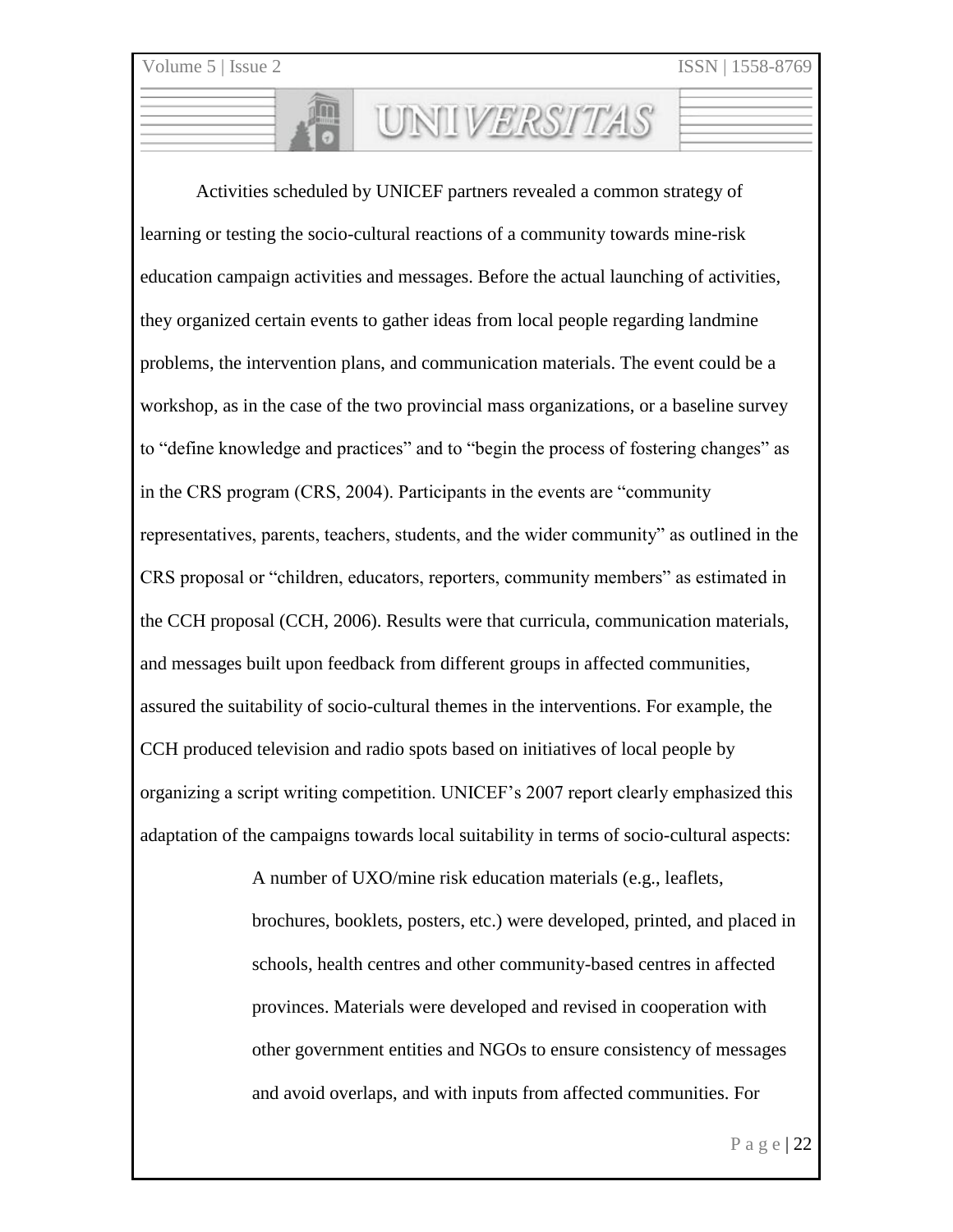example, both governmental and non-governmental organizations engaged in MRE came to a workshop to share their MRE products and messages. As a result, participants came to an agreement on the core messages in MRE for children and adults (e.g. a commonly agreed message for children was "to keep away from UXO/mines and report to adults such as teachers, parents or/and representatives of local authorities"). (p. 8)

UNIVERSITAS

Strong engagement of different stakeholders and especially the community members in the mine-risk education programs in the planning and implementing process implies that campaign implementers were aware of the integration and compatibility of socio-cultural values in their interventions. As community members, including the target-group representatives, participated in designing campaigns, they would increase the chance of orienting the campaign into the local culture. The opportunity that target groups would adopt the innovation thus became more feasible. *Engagement of Opinion Leaders and Peer Groups*

Local practitioners understood that to get their message to survive in the communities and transmitted through layers of community members, they needed to have the support and engagement of the opinion leaders. Opinion leaders are influential members in communities that guide norms and opinions (Aldoory & Bonzo, 2005). In the UNICEF campaigns, local implementers designed programs with profound community involvement. Interpersonal networks were set up as a basis for information diffusion. In the CRS program, 600 teachers and 150 community members, including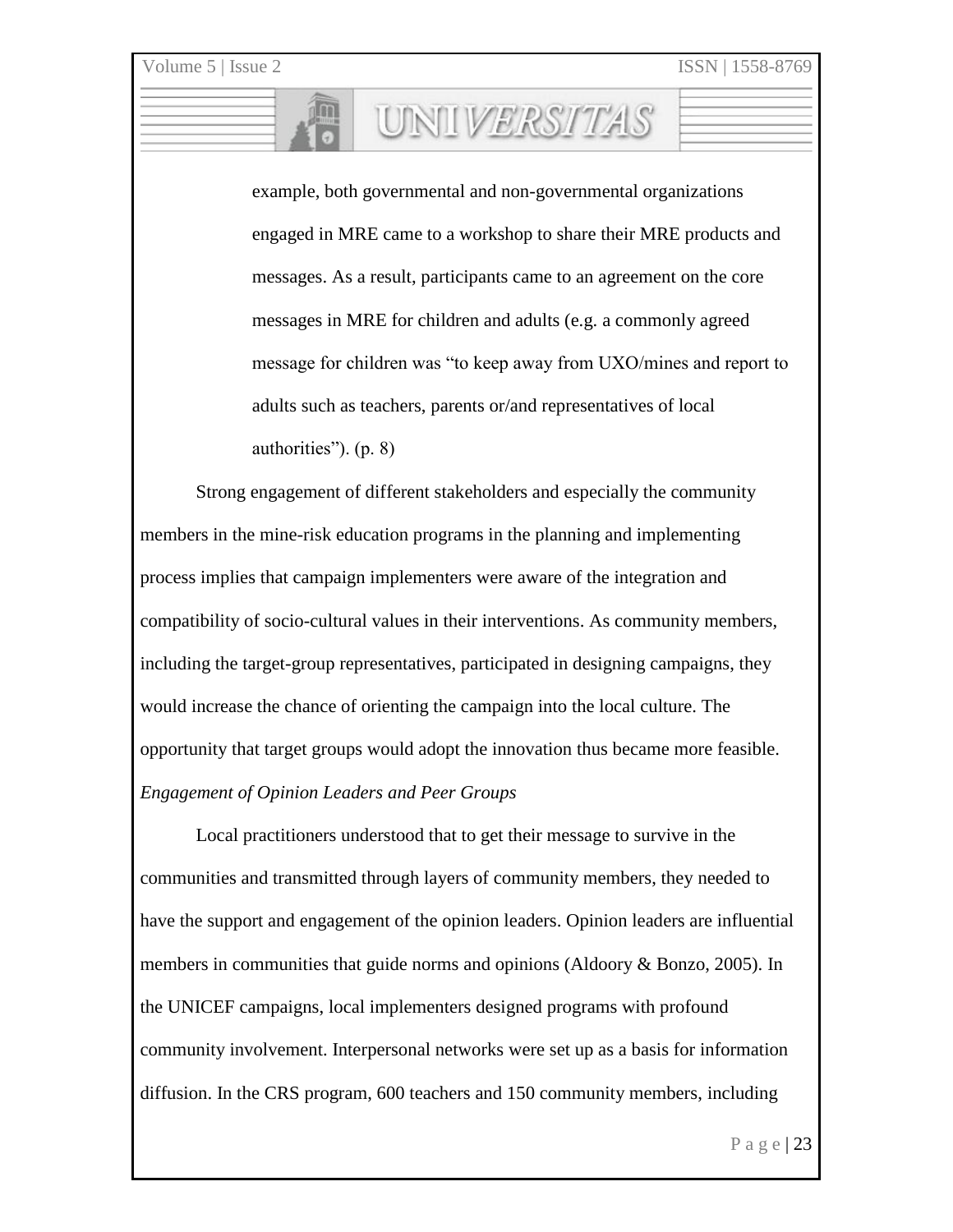members representing women, youth, veterans, farmer associations, local health experts, Red Cross, and community representatives, were invited to participate in the program. These individuals play important roles in social orientation of attitude and behavior. They are essential resources that can facilitate the motivation of new initiatives. Their influential reputations and positions are key to the adoption of new behaviors through interpersonal relationships with community members and target groups. Similarly, the other two mass organizations also formulated coalitions between them, community members, and the mass media representatives to cooperate, share, and produce safety messages. Therefore, the campaigns in general have created a mechanism of interrelated units in joint-landmine problem solving to accomplish a common goal, which is defined by Lapinski and Witte (1998) as a social system. The representatives mentioned above, based on their ability to get first access to newly introduced knowledge and behaviors, were likely to adopt the recommended behaviors. Thus, they became innovators in the adopter categories. Teachers in the CRS project would provide the messages containing new behaviors to school children. The children would pass on the new behaviors to their parents, who would then influence their neighbors and other community members. In the CRS program, for instance, the second adopters are estimated to be 15,000 school children (CRS, 2004). This diffusion process received continuous support from opinion leaders in the communities.

UNIVERSITAS

Another diffusion process, also applied in these campaigns, was the use of peer groups. Child-to-child education was a popularly selected method of the mine-risk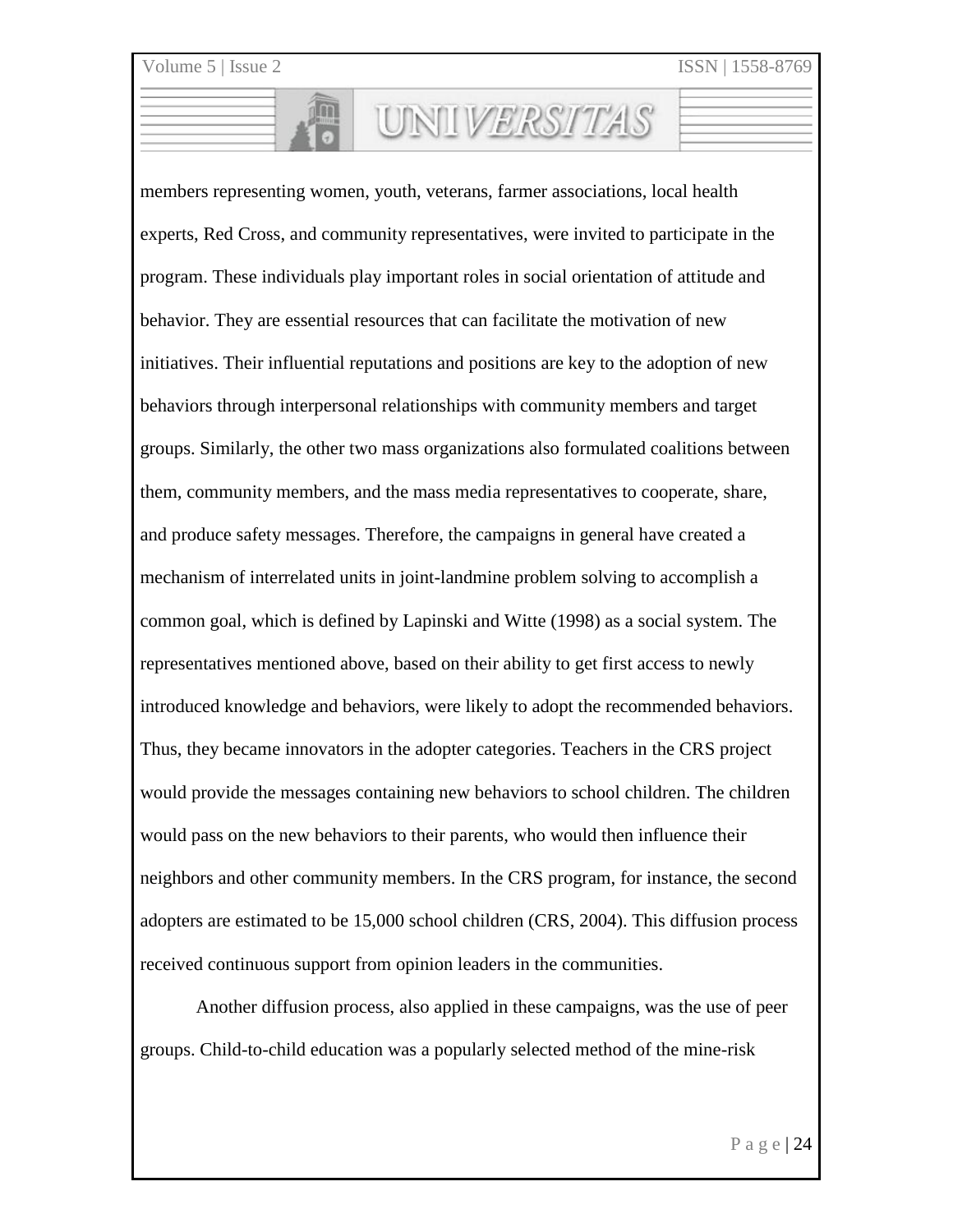education practitioners. Research has indicated that child-to-child activities, if performed well, could bring effective results. Filippino (2000) stated that:

> The approach requires children to participate in developing and designing activities, and in defining and suggesting solutions to the context-specific problems they face. Further, child-to-child is neither bound by time or by the limits of the classroom. It is not simply kids teaching kids. True, child-to-child, performed as the designers of the methodology intended, is a great asset. (¶ 25)

UNIIVERSITAS

The use of the child-to-child method is popular in art performances with integration of mine-risk education messages carried out by the Quang Binh Youth Union and the CCH. Performances ranged from a painting contest to roving stage performances with mine safety themes. Here, the campaign implementers engaged children groups to perform arts to impact their peers. The results of these activities were captured in the UNICEF 2007 report:

> MRE mobile communication teams with members selected from different schools and universities in Thua Thien Hue, Thanh Hoa, Nghe An, Ha Tinh, Quang Tri and Kon Tum provinces were trained and gave performances including dramas, dances and songs on MRE topics to various target groups including the general public and children in remote and disadvantaged areas seriously affected by UXO/mines. These performances were organized on weekly and monthly bases.... Each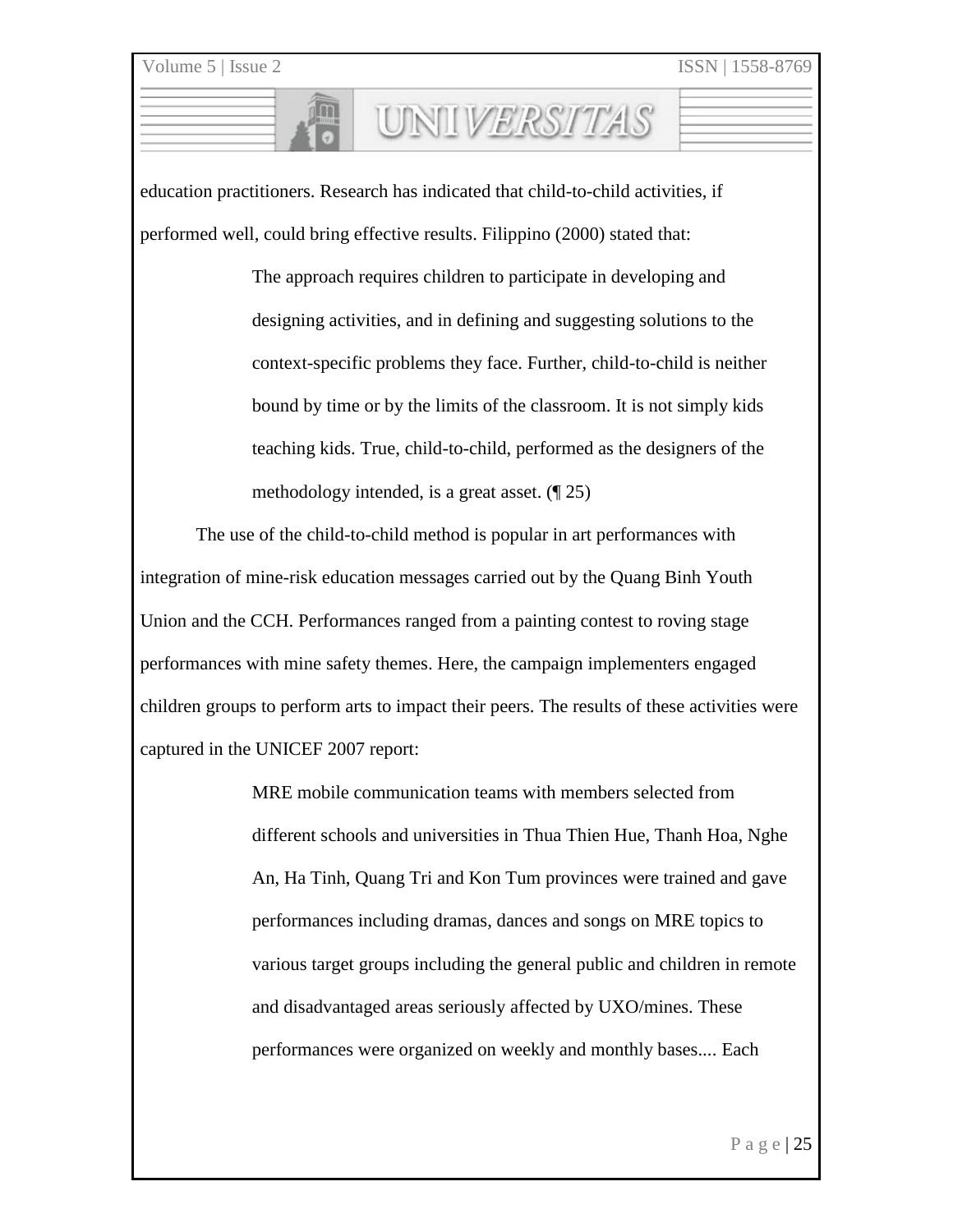performance reached an average of 500-1,000 who were both adults and children. (p. 5)

UNIVERSITAS

Beside the permeation from children to children and from children to their parents as in the CRS strategy, another advantage of peer groups was that it helped increase the perceived vulnerability to be in the same situation as peers. In one of the play scripts of local campaigners, three children were cast in roles as blind and crippled landmine victims to talk about their experience when they were required to be met and testified by a local Diety. This strategy of mine-risk education dissemination served to emphasize the severity of landmine threats and the probability that similar accidents could happen to children. Yet, the script also provided situations and advice where children could avoid landmine incidents and perform safe behaviors. For example, the script described how the Diety advised the children when they saw a mine along the road. This tactic focused on the ability to perform a recommended beneficial response of the message receivers, who were children in this case. In other words, local campaigners have somehow utilized the fear appeal with self-efficacy component in risk communication. Lapinski and Witte (1998) commented that most health education campaigners either unintentionally or intentionally raise concern or fear in target groups simply because their campaigns focus on a health risk.

#### *Application of more than one mass media*

Local campaigners in the UNICEF project used both interpersonal and mass media as communication channels to spread the message from one group to another. CRS program employed mainly face-to-face interactions via respective figures such as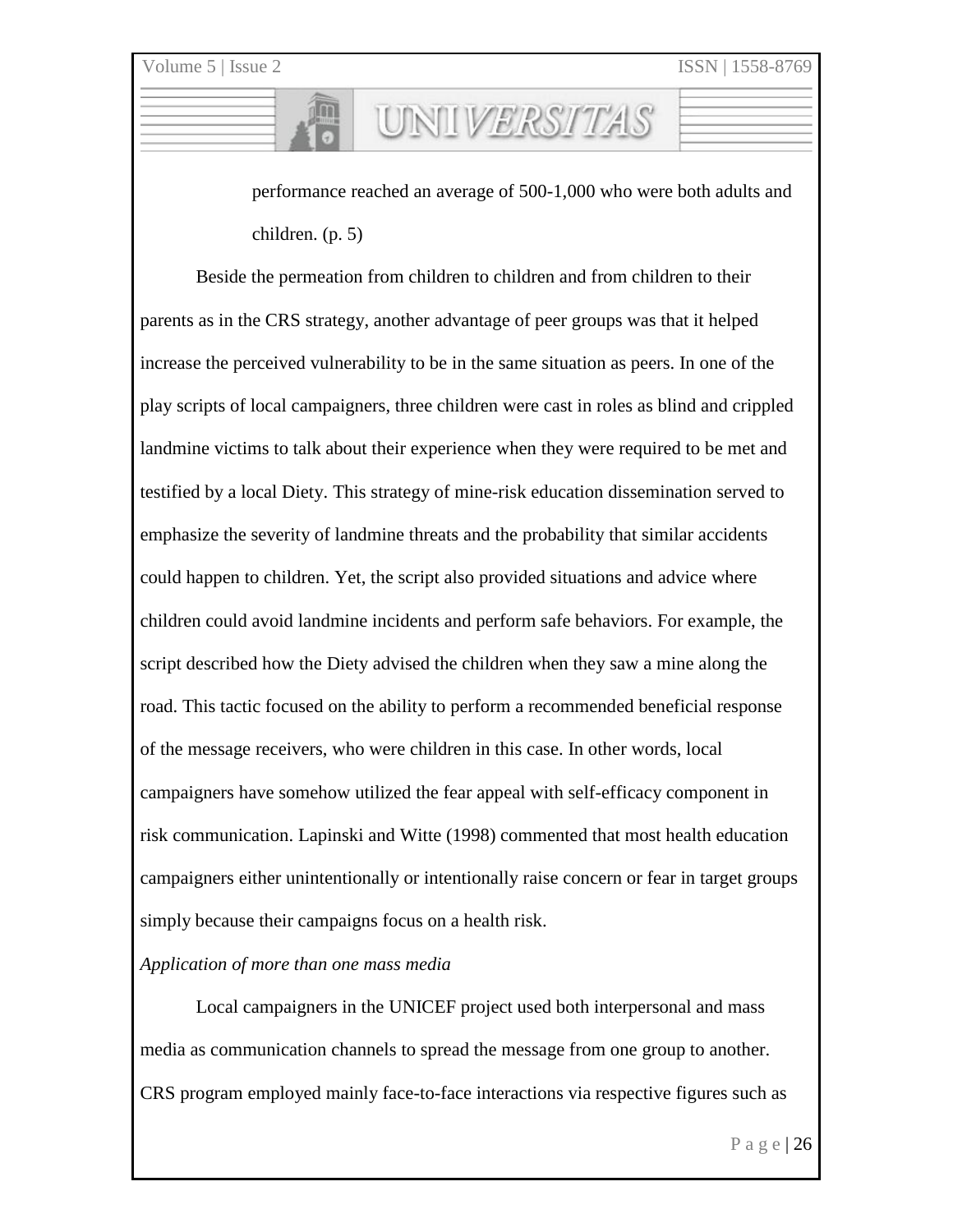teachers and community representatives to convey the promoted behaviors. Meanwhile, the other two mass organizations used both face-to-face and mass media-based channels. They implemented the face-to-face activities with supplemental emphasis from mass media messages (Figure 1). In remote and disadvantaged communities where there might not be television and radio coverage, these organizations used leaflets and publications to reach the target groups.

UNIVERSITAS

The campaigners strongly focused on peer education groups due to the characteristics of the children who easily imitate examples of their peers. Therefore, it can be said that campaigners have studied and selected channels to suit their socioeconomic conditions with regards to the receptiveness of the target groups. UNICEF's report commented that "all of these multi-media awareness campaigns have contributed to better awareness of local communities about UXO/mine risks and preventive measures in highly affected areas of Quang Binh and Thua Thien Hue provinces" (UNICEF, 2007, p. 8). The following paragraph, extracted from UNICEF's 2007 report, provided a long list of mine-risk education media products, which substantiated the application of more than one mass media channels by local campaigners:

> One TV reportage/feature report, seven radio messages, and eight articles were developed and broadcasted on provincial and district radios and televisions in Quang Binh and Thua Thien Hue provinces. In addition, members of youth unions in Quang Binh and Quang Tri received mine risk education (MRE) through their monthly newsletters for their better awareness and communication with other young people.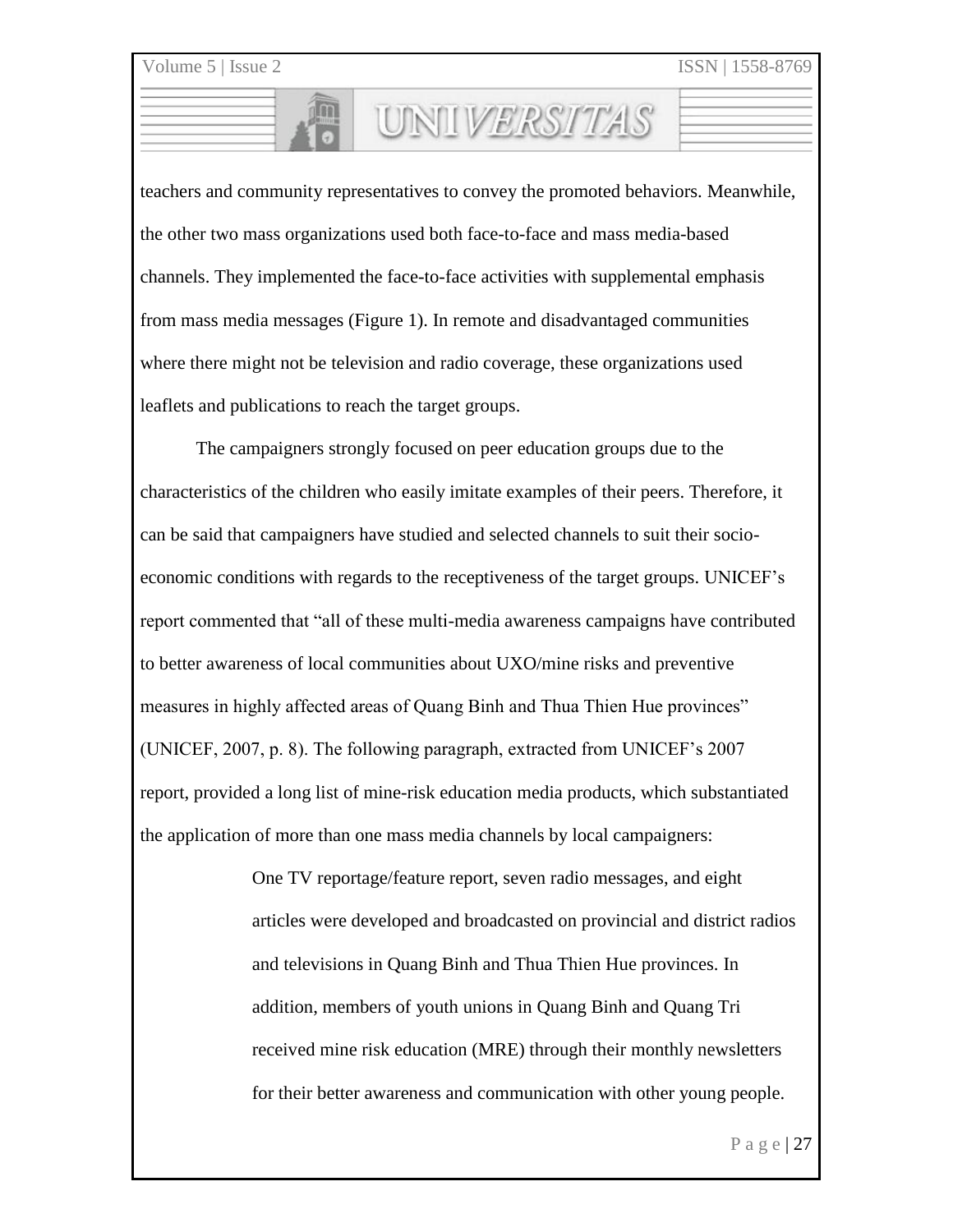36,000 leaflets were designed, printed and distributed to targeted communities in Thua Thien Hue and Quang Tri provinces to improve their awareness of UXO/mine risks. A child-to-child MRE training manual was also developed to allow project facilitators to learn more about the theories, tools and skills for child-to-child MRE. (p. 5)

UNII*VERSITAS* 

Evidently, the UNICEF mine-risk education campaigns planned and implemented by local partners have integrated both face-to-face and mass media-based channels via a social support system created by the campaigns with regards to the characteristics of the audience.

In sum, there are common patterns of using injury prevention tactics in designing and implementing mine-risk education campaigns by UNICEF's local partners in Vietnam, as portrayed in the analysis. The campaigners constructed communication programs to access mine-affected communities with similar patterns. They designed programs that focus on economic advantages and the compatibility of socio-cultural values, engagement of opinion leaders and peer groups, and the application of more than one communication channels. The combination of these patterns as a whole allows interpretations of certain types of communication theory found in the concepts of local campaigners. The most relevant ones are the theory of diffusion of innovations, the health belief model, and the fear appeals model as discussed in the next section.

#### **Discussion**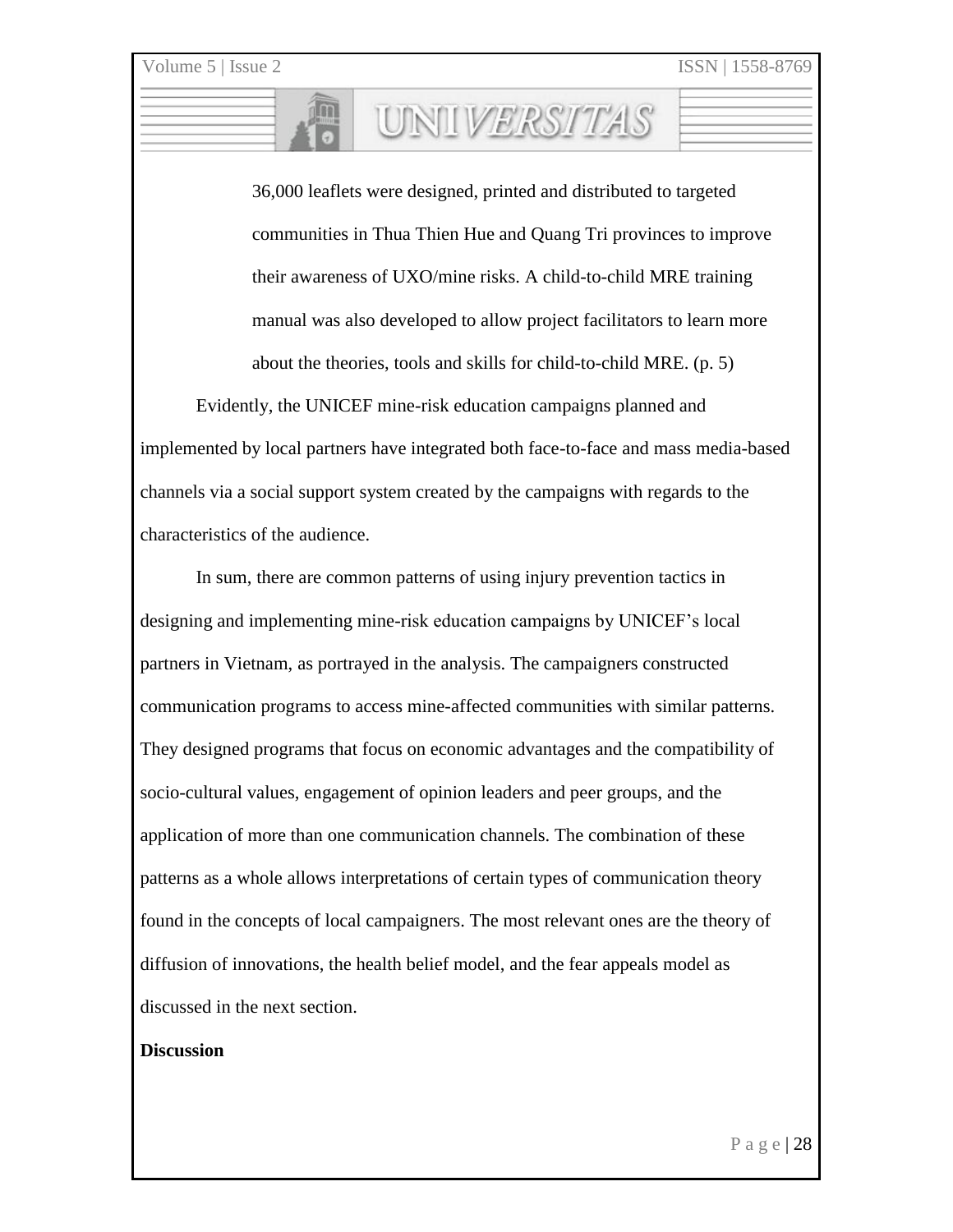The results of this study indicate that mine-risk education campaigns in Vietnam under UNICEF's national mine action project embrace health communication theories. The findings also reveal that there is more than one theory somehow integrated in a campaign with different level of utilization. Though this paper has used only three campaigns as a sample, the sample is considered to be representative because all campaign implementers in Vietnam either fall into mass organizations or nongovernmental organizations. Thus, the results have implications for wider significance to UNICEF's overall project in terms of contributions to the effectiveness of mine-risk education.

UNIVERSITAS

My first research question related to whether the design and development of mine-risk education campaigns contain a theoretical basis. The answer is positive. I found at least one element of each of the three health communication theories in the data presentation and analysis. While the mine-risk education practitioners did not overtly refer to any health communication theories in their strategies intentionally used or not, salient theoretical themes in planning and strategies were evident in their campaigns. The themes were shared by all practitioners with little differences. They are: economic advantages and the compatibility of socio-cultural values, engagement of opinion leaders and peer groups, and the application of more than one communication channels.

I found in the campaigns that practitioners integrated their planning with community and social associations' representatives and, at the same time, used this basis to form a social alliance towards their campaigns. Campaigners either carried out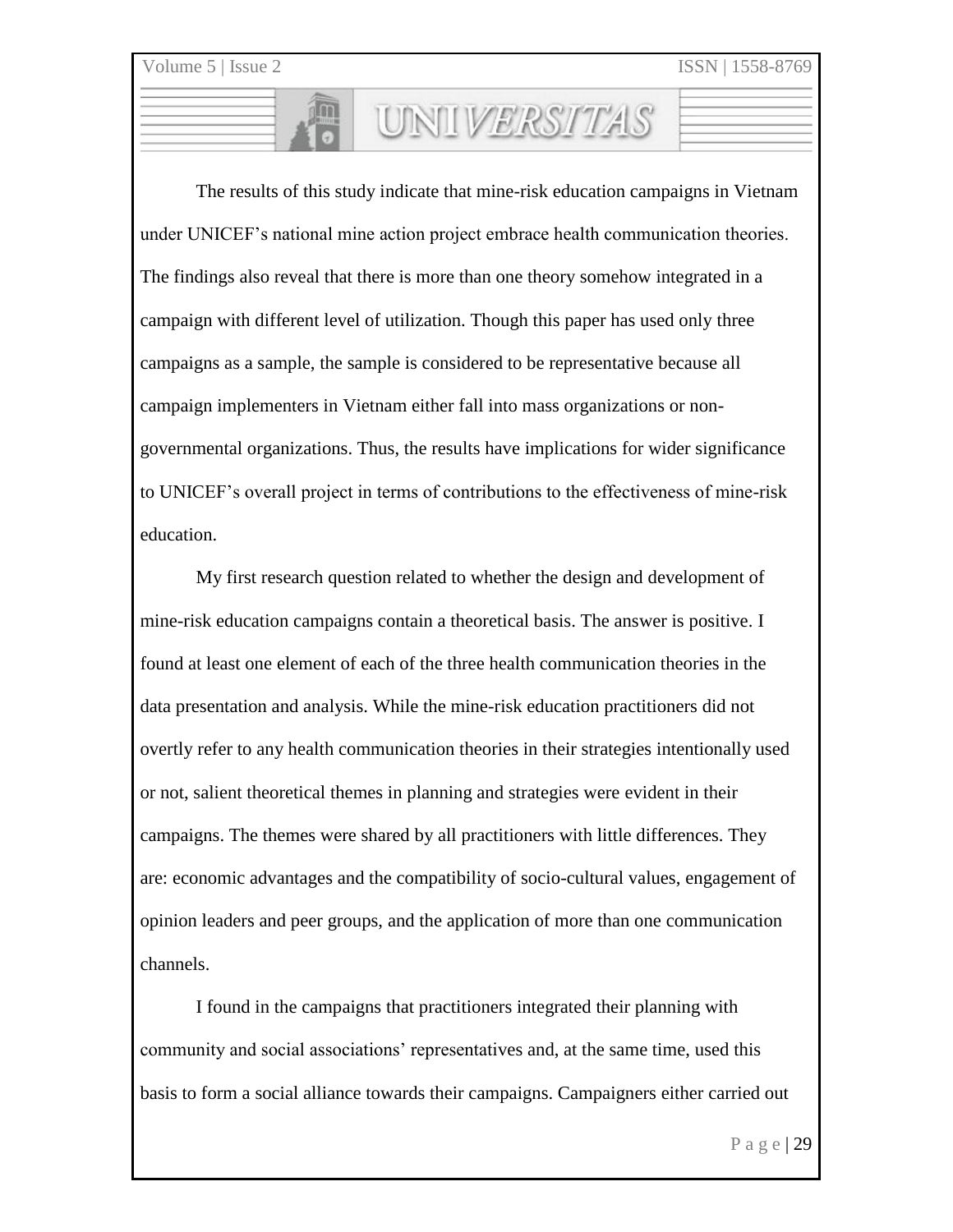workshops or needs assessments including focus groups to tailor the programs into local cultural contexts. For example, the roving child-to-child mine-risk education performance were based largely on traditional dances, songs, and drama, which are easily accepted and transmitted in the communities, to pass on the messages. In addition, the campaigns formed social networks comprised of respectable figures in communities to be the innovators. As attitudes and behaviors introduced in mine-risk education are new to local people's practices, they need to be adopted over time and started with the groups that are most likely to engage and impact other adopters. In this sense, it seemed that the local practitioners highly appreciated the role of the first adopters of new behaviors by employing opinion leaders and peer groups. In Vietnam, traditional social structure has long consisted of a hierarchy of village chiefs and teachers. It was thus more likely that target groups of mine-risk education campaigns would adopt new recommended behaviors if community opinion leaders were pioneers in the adoption and facilitation.

UNIVERSITAS

In addition to creating a favorable social network, mine-risk education practitioners also used other tactics to transfer new ideas. By implementing the child-tochild strategy, for instance, campaigners have created homophilous cases, and it becomes more effective when the sender and the potential adopter, or from one child to another, are similar in the level of knowledge regarding the innovation (Lapinski  $\&$ Witte, 1998). Practitioners also utilized both interpersonal and mass media channels to disburse the messages. The way they structured their campaigns could be interpreted as how the mass media was used to reinforce the effectiveness and efficiency of the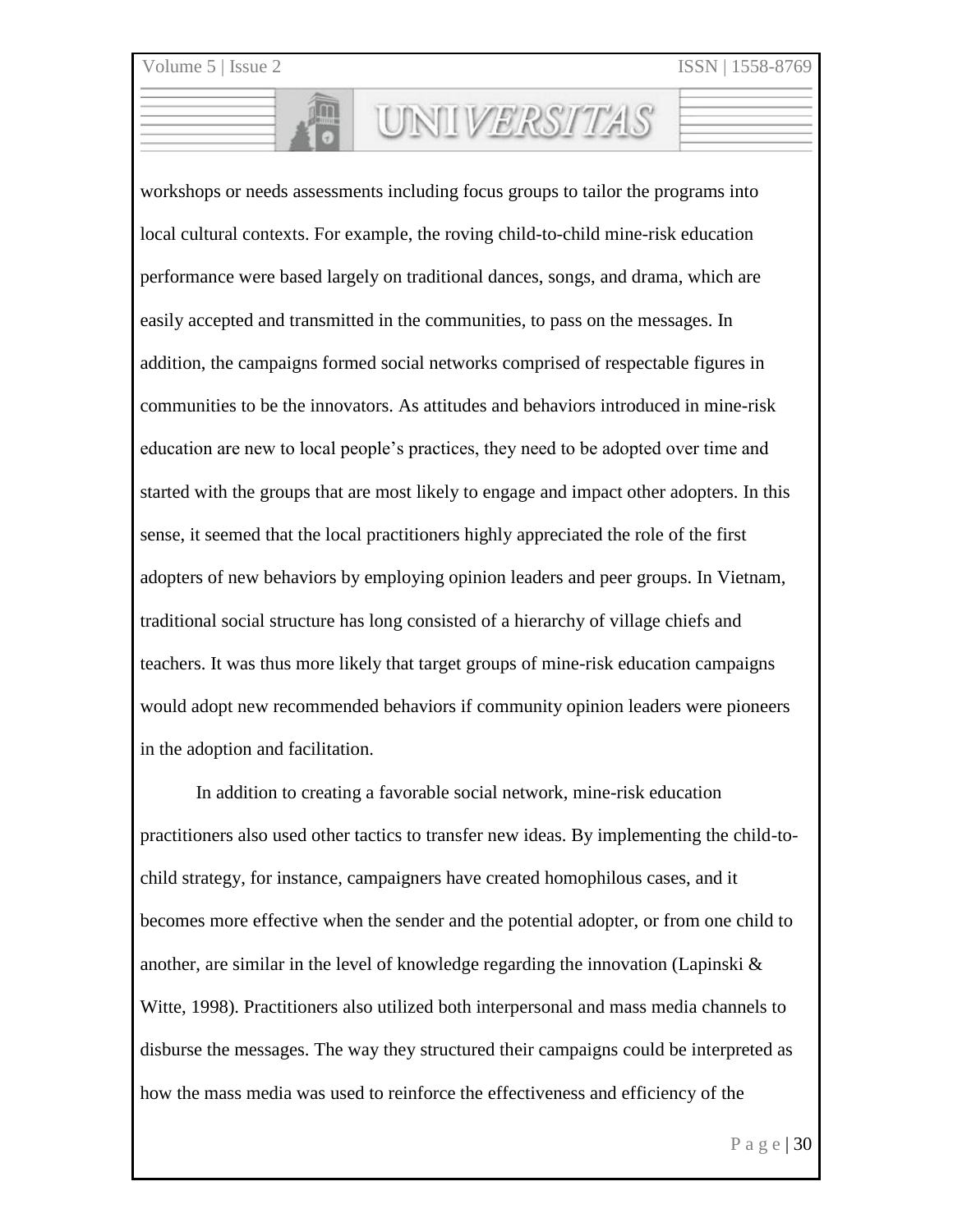interpersonal channel. The practitioners also used the communication strategies including the promotion of economic advantages for the scrap metal collectors; a low complexity of messages; and previous experiments of campaigns on a small scale (UNICEF, 2007). To summarize, the strategies described above enhanced the probability of the adoption of new behaviors in landmine injury prevention. In other words, the principles of the theory of diffusion of innovation were found in local minerisk education campaigns.

UNIVERSITAS

I found components of other health communication theories separately in other activities of the campaign. For example, both components of the fear appeal model and the health belief model were found in the script played by the child-to-child mine-risk education art performance teams in the CCH' s campaign, in the CRS text books, and in the painting contest of the Quang Binh Youth Union. However, these theoretical models were used in a more spontaneous way with little evidence of a campaigners' awareness of such theories. As a result, only components of these models were elicited as being present in the campaigns. For example, the communication approach used by the campaigners seeks to alert children on the danger of landmines and also provides them with information on responsible agencies dealing with landmine problems. Yet, the message does not mention how the children contact the agencies, and if they had to make phone calls, who would pay for them? In a way, risk education messages, such as the ones in the mine-risk education drama, contain perceived susceptibility, perceived severity, and perceived benefit, but not perceived barriers to performing the recommended response. In this case, the barrier to perform the action might be the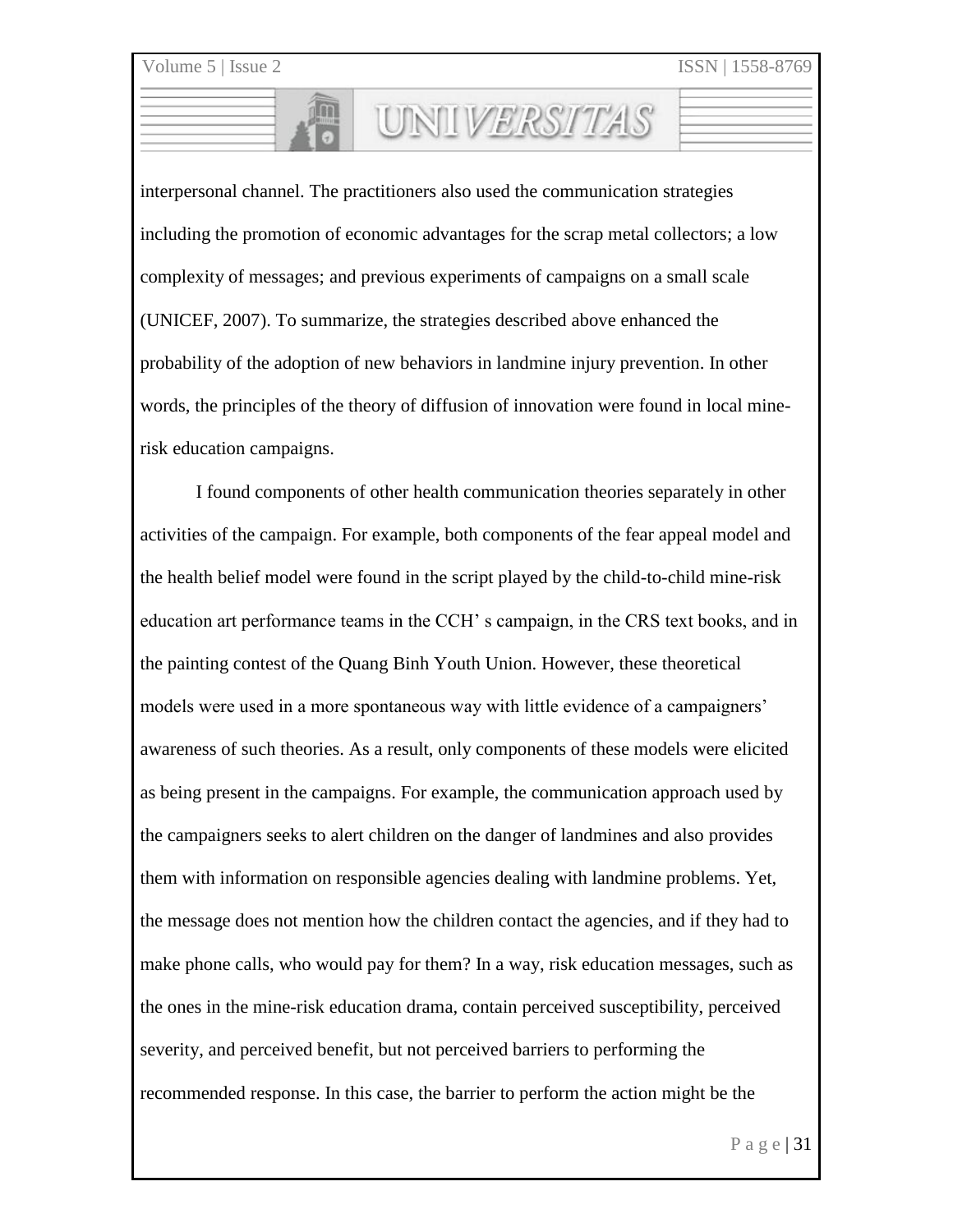ambiguity in finding out how to contact the responsible agencies, or the financial cost involved in making phone calls on a landmine threat emergency. In sum, there was evidence of available local know-how to deal with injury prevention campaigns, which contained theoretical communication elements.

UNIVERSITAS

As for the second research question, I found that the existence of the health communication theories components in the UNICEF's project have both positive and negative effects on the results of the campaigns. Four major positive factors were identified. First, practitioners focused on interpersonal efforts with opinion leaders and peer groups rather than mass media. Research has shown that the former method increase motivation to comply with recommended behavior changes more so than the latter (Aldoory  $\&$  Bonzo, 2005). Meanwhile, the fact that two out of three campaigns incorporate both channels of communication is likely to increase the receptiveness of the target audience (Aldoory & Bonzo). Second, practitioners' creation of a favorable social environment is advantageous for fostering the adoption of new behaviors. The engagement of opinion leaders and appropriate community members and associations in developing campaigns and implemented activities is essential for innovation ownership and the acceptability due to participation and socio-cultural adaptability. Third, mine-risk education campaigns were also developed based on pilot tests, which indicated previous successful trialability. Practitioners stated in their proposals that their previous pilot programs were successful in raising people's awareness of the danger of landmines. This factor enhances the probability of behavior adoption (Aldoory & Bonzo). Finally, at the macro level, the UNICEF's partnership with local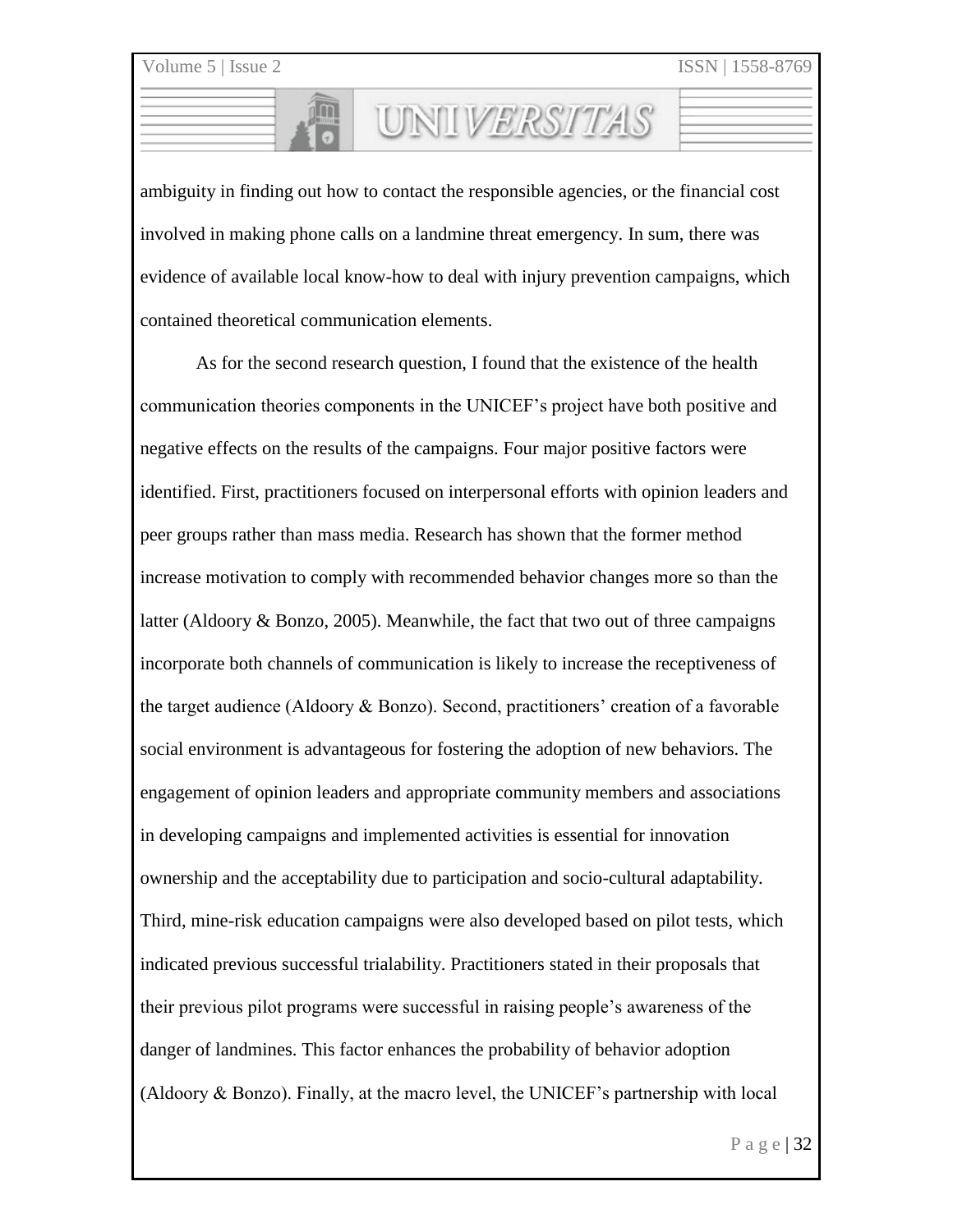partners helps to reduce the financial cost thanks to the existing local social institutions. At the micro level, local campaigns designed activities to disseminate safety information with cost efficiency and benefits by mobilizing their available network and community coalitions. This factor also resulted in behavior adoption (Aldoory  $\&$ Bonzo).

UNIVERSITAS

Simultaneously, I found negative factors in the campaign planning and implementation with regards to the theoretical bases. First, awareness of the campaigners to intentionally apply health communication theories remained to be seen. There was no evidence showing that the mine-risk education campaign practitioners purposefully proposed their initiatives based on certain grounded communication theories. As UNICEF's mine-risk education report in 2007 commented, project counterparts were only able to design mine-risk education activities recently. Thus, it would be doubtful that the local campaigns were driven on a theoretical basis by design. Second, communication theories elicited in local campaigns were only present in elements without evidence of the entire models' application. For instance, the findings from the activity content in the one of the mine-risk education campaigns indicated that the application of the health belief model, whether intentionally or unintentionally, was not likely to achieve expected outcomes due to the lack of some essential components. Finally, it could be concluded from the institutional background of the local campaigners that they were mostly experienced with other social advocacy areas more than risk education. Therefore, the risk education towards landmines might be assimilated to other general social campaigns without specific concerns to the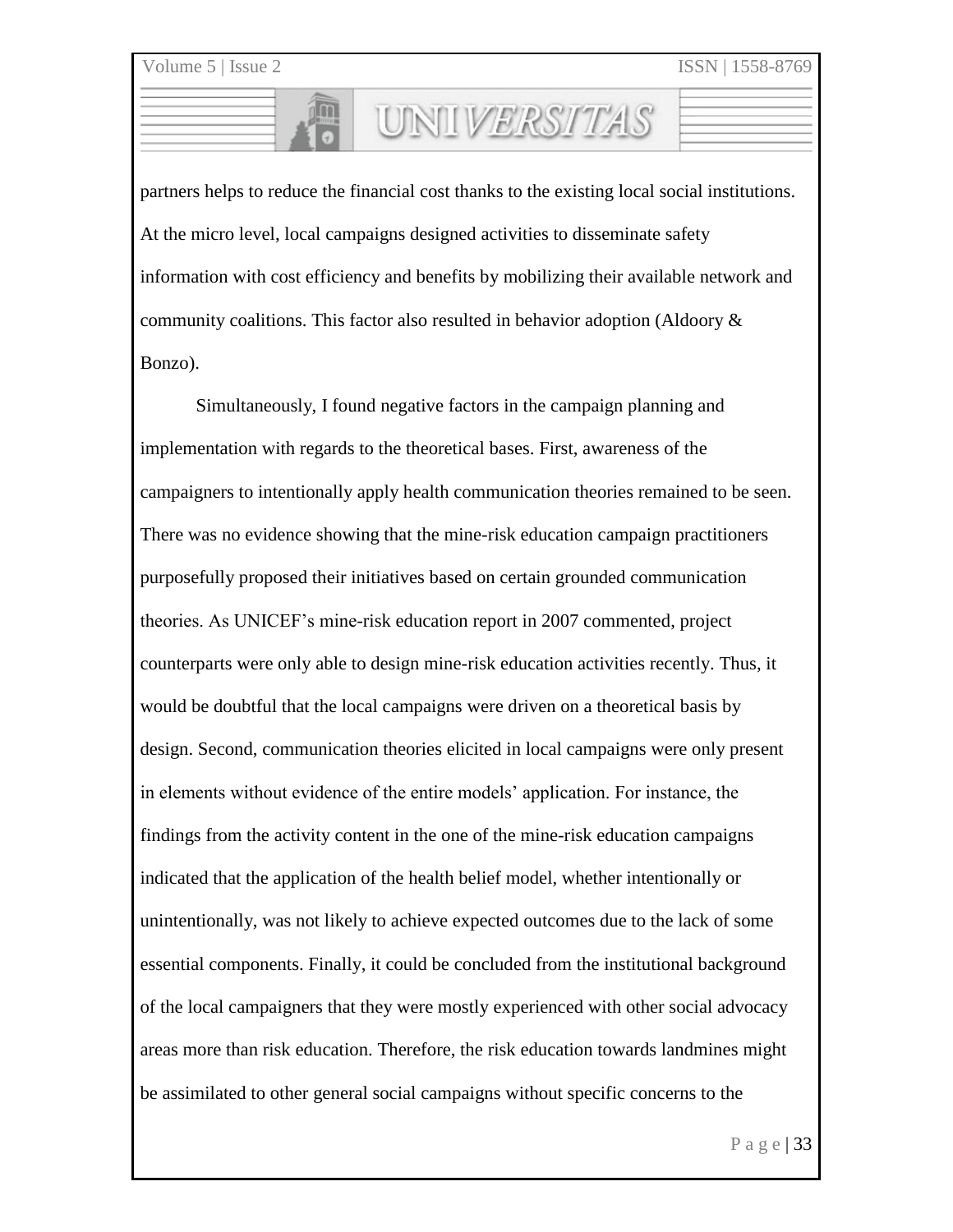distinction of the risk education area. Practitioners could then be falsely confident in their previous experience without turning to communication research and theories when designing a campaign. This shortcoming might be detrimental to the effectiveness of mine-risk education campaigns in Vietnam.

UNIVERSITAS

Despite UNICEF's claim that the campaigns were successful with quantified results of events and products, the absence of a landmine victim surveillance system makes it harder to evaluate final results (UNICEF, 2007). Pitfalls of failing to use proper communication theories would increase negative views about the effectiveness of mine-risk education as well as skepticism of donors and practitioners, while bolstering the rationale of people promoting mine-clearance as the only practical solution. Absence, inadequacy, or disorganization of a full theoretical basis in developing mine-risk education campaigns can seriously affect the results of mine-risk education campaigns. Flay and Burton (1990) argued that the application of theory is one of the necessities of an effective health campaign. Lapinski and Witte (1998) emphasized the practical imperative to use entire communication theory models. Because the campaigns reviewed here did not apply the communication theories entirely, I believe it would be difficult for mine-risk education campaigns in Vietnam to achieve complete expected effectiveness, as well as to keep the issue of the mine action agenda a funding priority.

#### *Theoretical Implications*

Preventing landmine-related injuries and disabilities is generally considered a public health concern. Risk education as a strategy of prevention is currently employed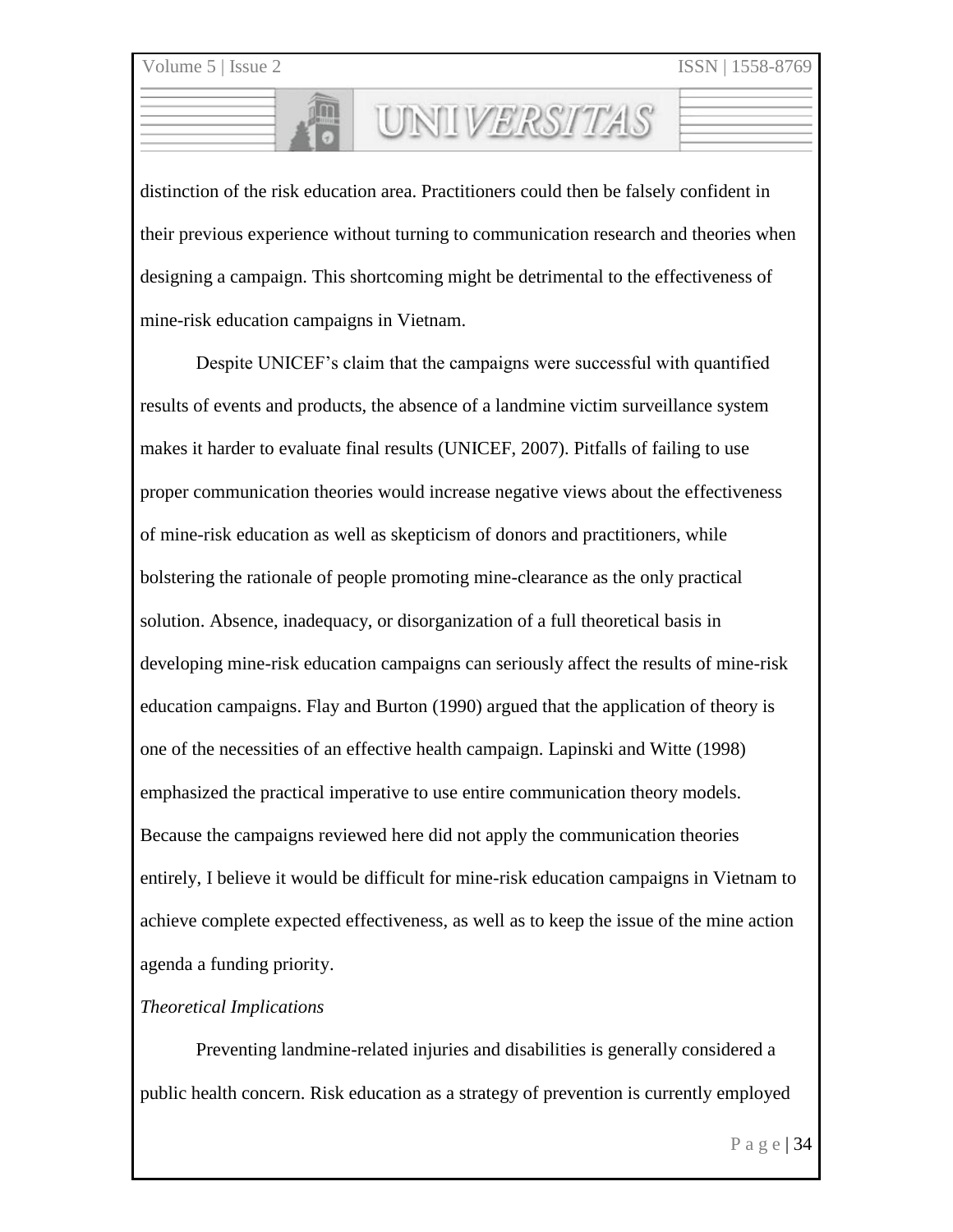in countries such as Vietnam. The effectiveness of such strategy has been central to arguments among mine action stakeholders. However, a theoretical basis, as one of the elements that places significant impacts on the effectiveness of mine-risk education campaigns, has not been fully recognized and utilized. In this research paper, I contribute to filling in the gap between mine-risk education and health communication theories. Given the fact that mine-risk education is a distinct domain of risk communication, there are implications for communication researchers and practitioners to study and determine the most effective health communication theory models. For example, I found the theory of diffusion of innovations to be the most relevant in the practitioners' campaign in Vietnam. The results also put forward the implications for the need to seek possible potential risk communication theories that best suit local situations other than the conventional ones.

UNIVERSITAS

# *Practical Implications*

The practical implications of this research are obvious and beneficial to minerisk education planners. As demonstrated in the analysis, although certain results could be achieved in mine-risk education campaigns that are based mainly on local knowhow, the entire expected outcomes might be seriously jeopardized. Outcomes quantified by numbers in activity reports cannot alone be accountable for behavioral change (Filipino, 2000). Utilizing theories in planning and developing mine-risk education campaigns thus can guide the practitioners to systematic and efficient steps of effective dissemination of information to individuals and communities. Through evidence from this paper, I strongly recommend mine-risk education practitioners to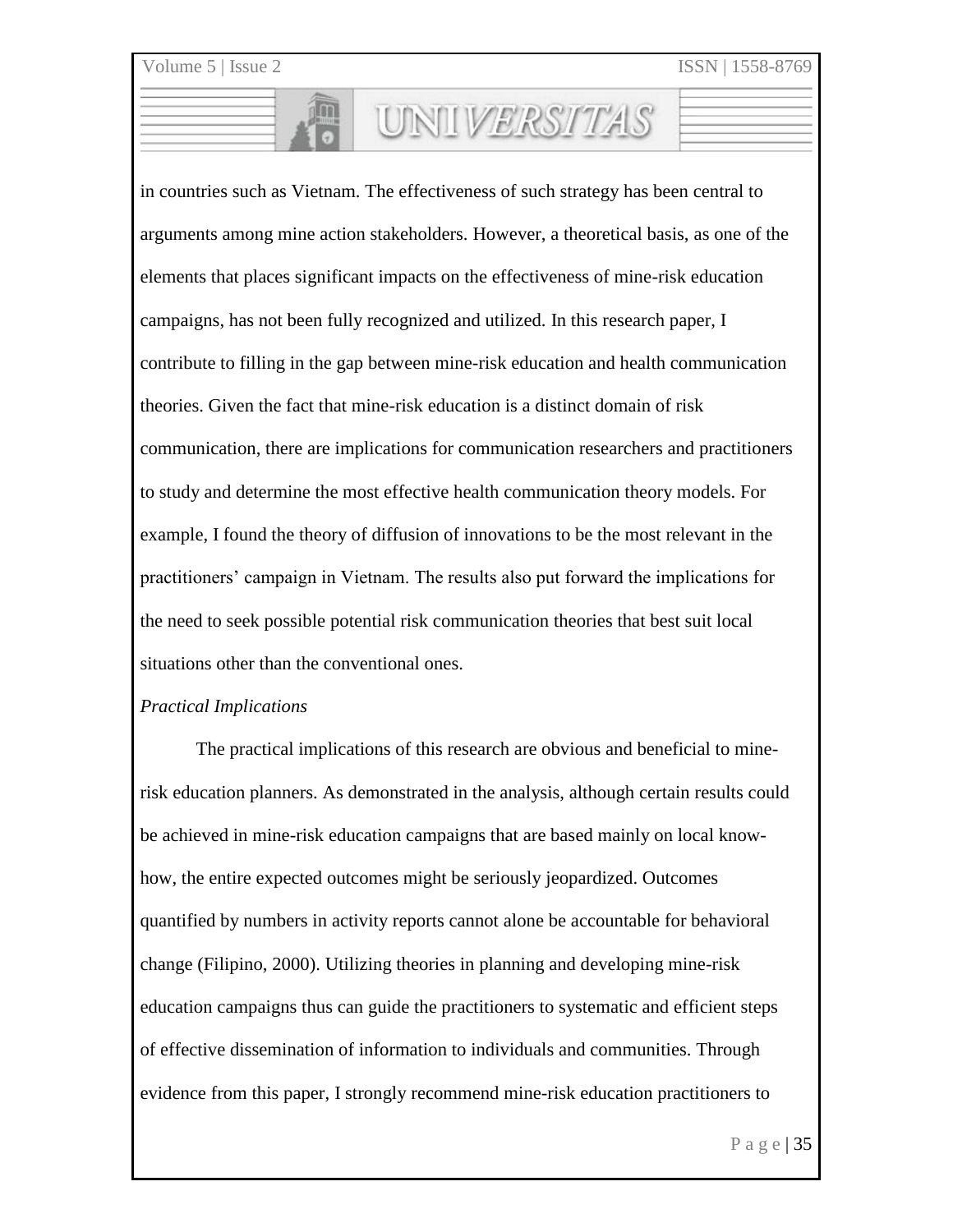turn to communication theories when planning their campaigns. When organizing practitioners' training for the UNICEF Vietnam mine-risk education project, UNICEF should consider introducing appropriate previously-tested communication theory models and tailor them to available local know-how. Such efforts must take into account the socio-economic characteristics of locality, which include but are not limited to the type of media, traits of audience, timeline, and social institution and system. Similarly, landmine safety messages and innovations must also be designed from a communication theoretical perspective.

UNIVERSITAS

#### *Future Directions*

Judging the effectiveness of large scale and life saving-related campaigns, such as the mine-risk education campaigns in Vietnam, is not an easy task, especially without the landmine victim surveillance system in place. This research paper is more of an explanation of past events, which looks mainly at the process of planning and developing mine-risk education campaigns while focusing on theory application. Because I examine the campaigns' plan and structure through textual artifacts without the availability of additional field data, certain related research issues remain to be investigated. For example, some associated questions have not been fully reviewed or verified such as determining whether practitioners were aware of the communication theories. I also did not consider the investigation of mine-risk education message design process, which were obviously theoretical, concept-based in nature and played an important role towards the adoption of safe behaviors. As a result, in further in-depth empirical work, researchers could consider working on expanding these initial findings,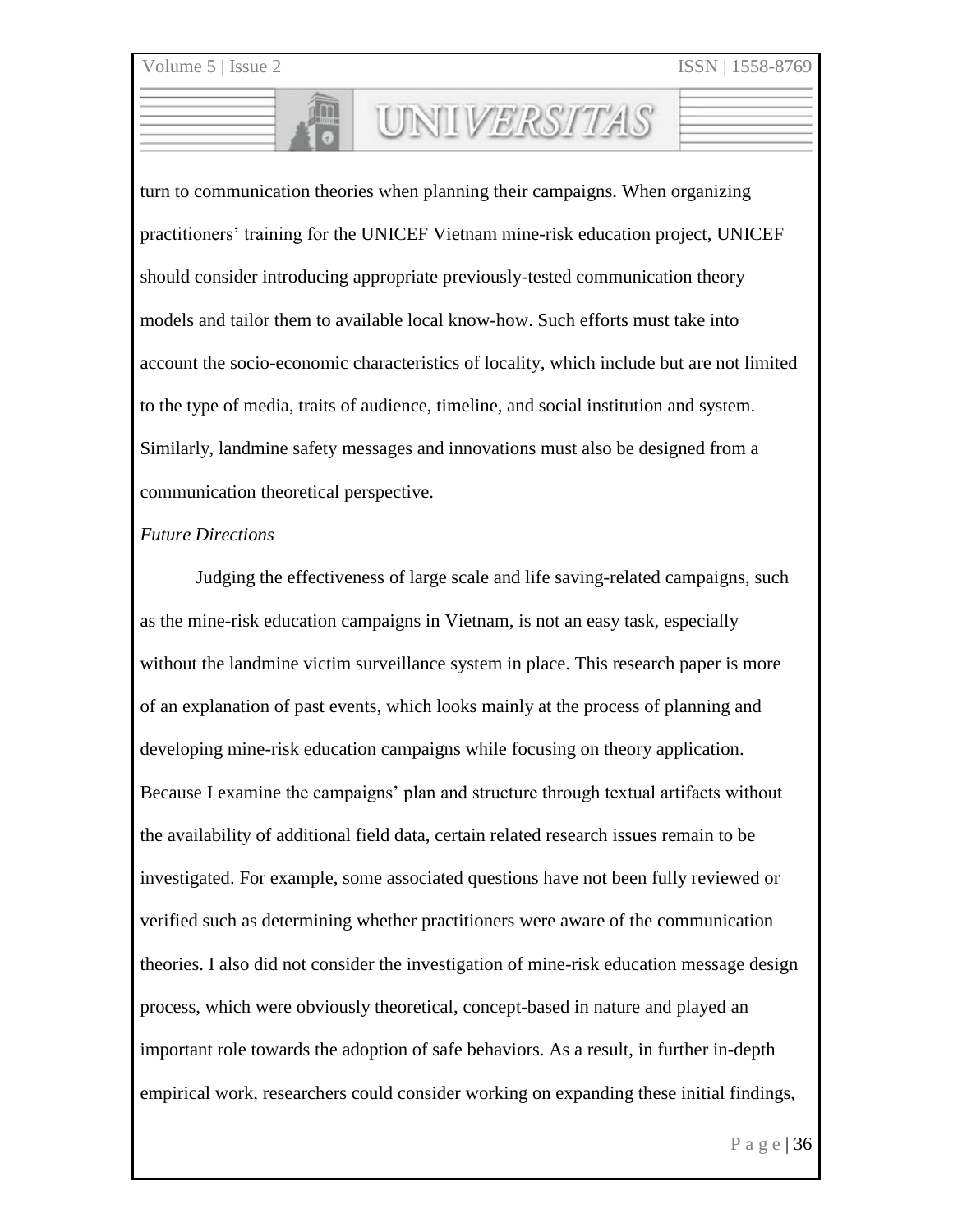| Volume 5   Issue 2                                                                | ISSN   1558-8769 |
|-----------------------------------------------------------------------------------|------------------|
| <b>UNIVERSITAS</b>                                                                |                  |
| validating a broader framework of theory application, as well as bringing to life |                  |
| important implications in the field of mine-risk education.                       |                  |
|                                                                                   |                  |
|                                                                                   |                  |
|                                                                                   |                  |
|                                                                                   |                  |
|                                                                                   |                  |
|                                                                                   |                  |
|                                                                                   |                  |
|                                                                                   |                  |
|                                                                                   |                  |
|                                                                                   |                  |
|                                                                                   |                  |
|                                                                                   |                  |
|                                                                                   |                  |
|                                                                                   |                  |
|                                                                                   |                  |
|                                                                                   |                  |
|                                                                                   |                  |
|                                                                                   |                  |
|                                                                                   |                  |
|                                                                                   |                  |
|                                                                                   |                  |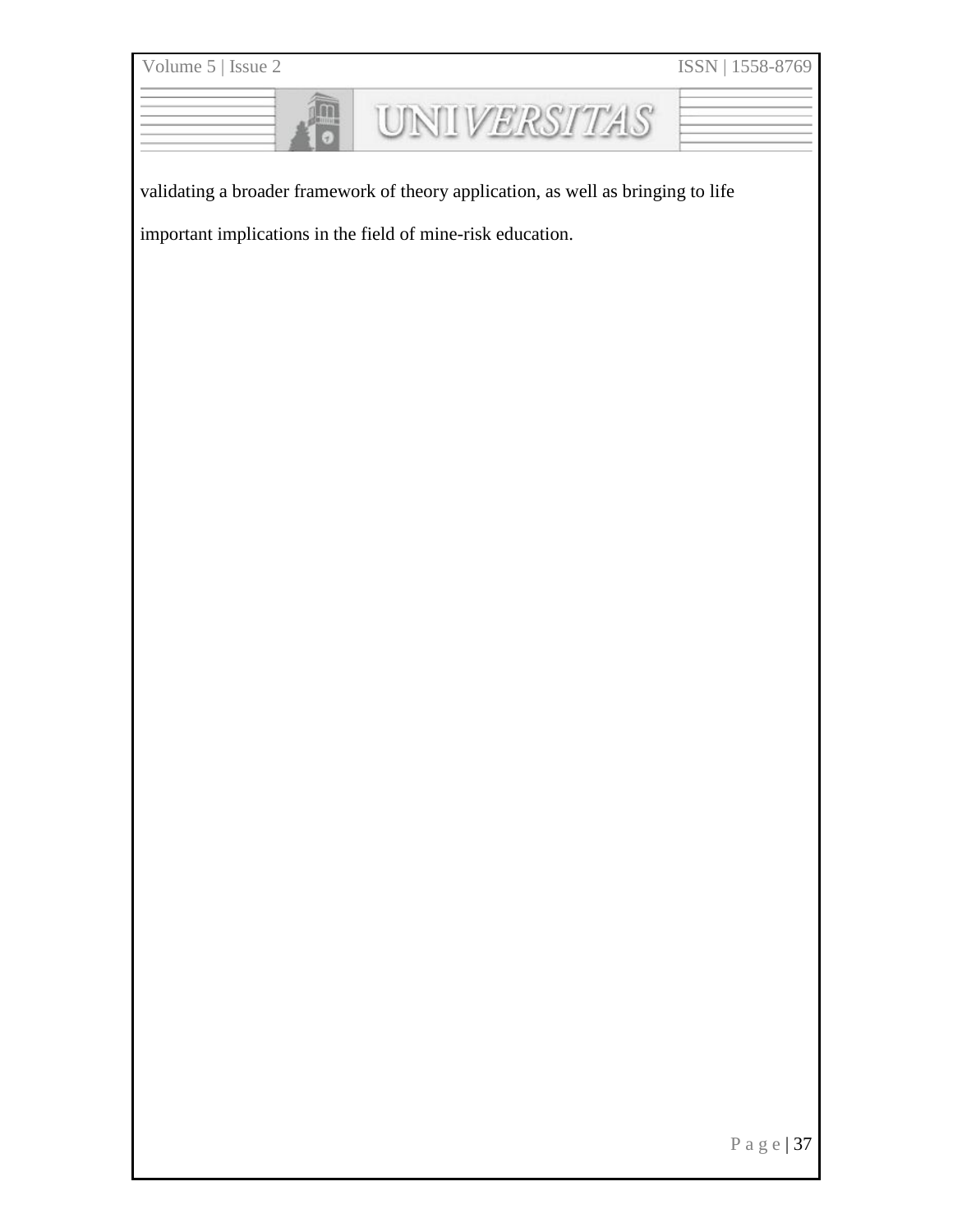